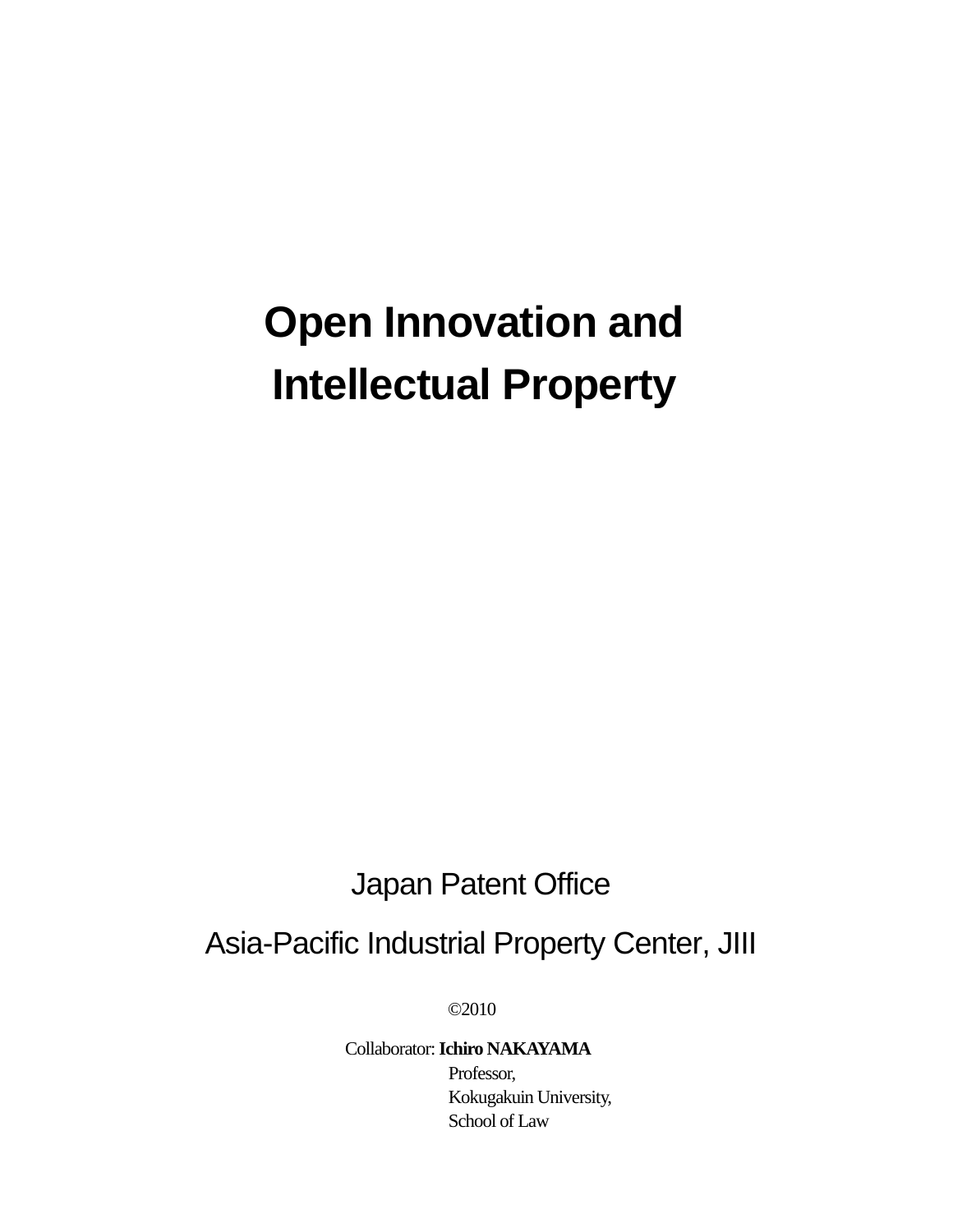|                                                                                 | Page |
|---------------------------------------------------------------------------------|------|
|                                                                                 |      |
|                                                                                 |      |
|                                                                                 |      |
|                                                                                 |      |
|                                                                                 |      |
|                                                                                 |      |
|                                                                                 |      |
|                                                                                 |      |
|                                                                                 |      |
|                                                                                 |      |
|                                                                                 |      |
|                                                                                 |      |
|                                                                                 |      |
| 3. Relationship between Open Innovation and the Intellectual Property System 13 |      |
|                                                                                 |      |
|                                                                                 |      |
|                                                                                 |      |
|                                                                                 |      |
|                                                                                 |      |
|                                                                                 | 17   |
|                                                                                 |      |
| (ii) Modality of Right to Injunctive Relief (Countermeasures against            |      |
|                                                                                 |      |
|                                                                                 |      |
| (iv) Patent Registration and Licensing with regard to Inventions Created at     |      |
|                                                                                 |      |
| (v) Justifications for the Existence of the Intellectual Property System 26     |      |
|                                                                                 |      |

### **CONTENTS**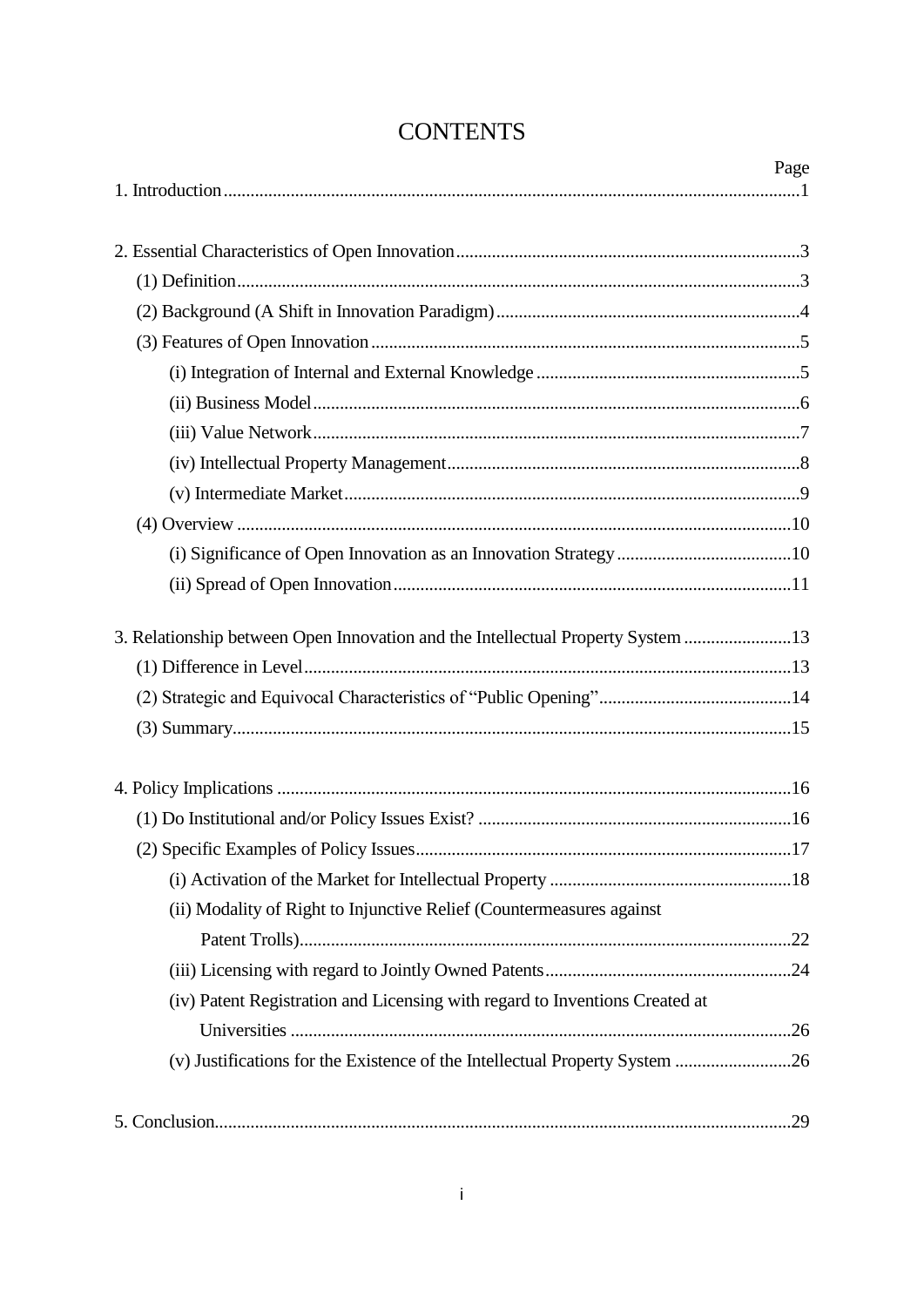#### 1**. Introduction<sup>1</sup>**

1

An intellectual property right is an exclusive right. Justification of this proposition involves more than one theory. In the case of a patent right, typical theories involved may well include the theory of incentives for creation and the theory of compensation for public opening.<sup>2</sup> The former theory contends that denying an exclusive right to the creator of an invention that is a physically unseizable and intangible entity would give rise to the possibility of a third party getting a "free ride" and would thereby diminish the incentive to create. Therefore, an exclusive right is granted to the creator so that she can preclude any third party's unauthorized use of her invention and thus personally make exclusive use of it. The latter theory asserts that an exclusive right is granted to the inventor as compensation for opening her invention to the public. In both cases, it is expected that a patent right plays a major part in enabling exclusive use of an invention by virtue of its exclusivity. In the case of copyright, some people rely on the so-called theory of ownership based on mental labor, which says that ownership of a sort should be recognized for a product of mental labor, just as ownership over a tangible entity that is the product of physical labor is recognized.<sup>3</sup> Naturally, this theory is premised on the exclusivity of such ownership.

<sup>1</sup> This paper is adapted from Ichiro Nakayama and Yuko Harayama, "Open Innovation and Intellectual Property," Patent Research No. 46 (2008) p. 6 and Ichiro Nakayama, "Open Innovation and the Patent System," to be included in the Annual Report of Japan Association of Industrial Property Law No. 33.

<sup>2</sup> Nobuhiro Nakayama, "The Patent Law in the Context of Laws Concerning Industrial Property Rights," 2nd enlarged edition (Koubundo Publishers, 2000) pp. 5-11; Yoshiyuki Tamura "Laws Concerning Intellectual Property," 4th edition (Yuhikaku Publishing, 2006), pp. 11-21; Kosaku Yoshifuji, "Overview of the Patent Law," 13th edition, as revised and enlarged by Ken-ichi Kumagai (Yuhikaku Publishing, 1998), pp. 8-11, et al. In a report prepared in 1958 by Machlup at the request of the Senate to provide an economic analysis of the patent system, Machlup cited the following four arguments as forming the rationale that has been traditionally employed to explain the necessity of patent protection: (i) Natural law; (ii) Compensation from monopoly; (iii) Profit incentive from monopoly; and (iv) Exchange for secret knowledge (Fritz Machlup, "An Economic Review of the Patent System," translated by Teruo Doi [Nikkei Inc., 1975], p. 63). As far as patent rights, at least, are concerned, the argument based on natural law appears to have become irrelevant. The argument based on compensation from monopoly is different from that based on profit incentive from monopoly in that the former takes the grant of a patent as a just compensation for the inventor while the latter positions it as an incentive rather than fair compensation (Machlup, id, at 69), although these two arguments these days are not so clearly differentiated.

<sup>3</sup> Masao Handa, "Overview of the Copyright Law," 14th edition, (Hougakushoin, 2009), p. 52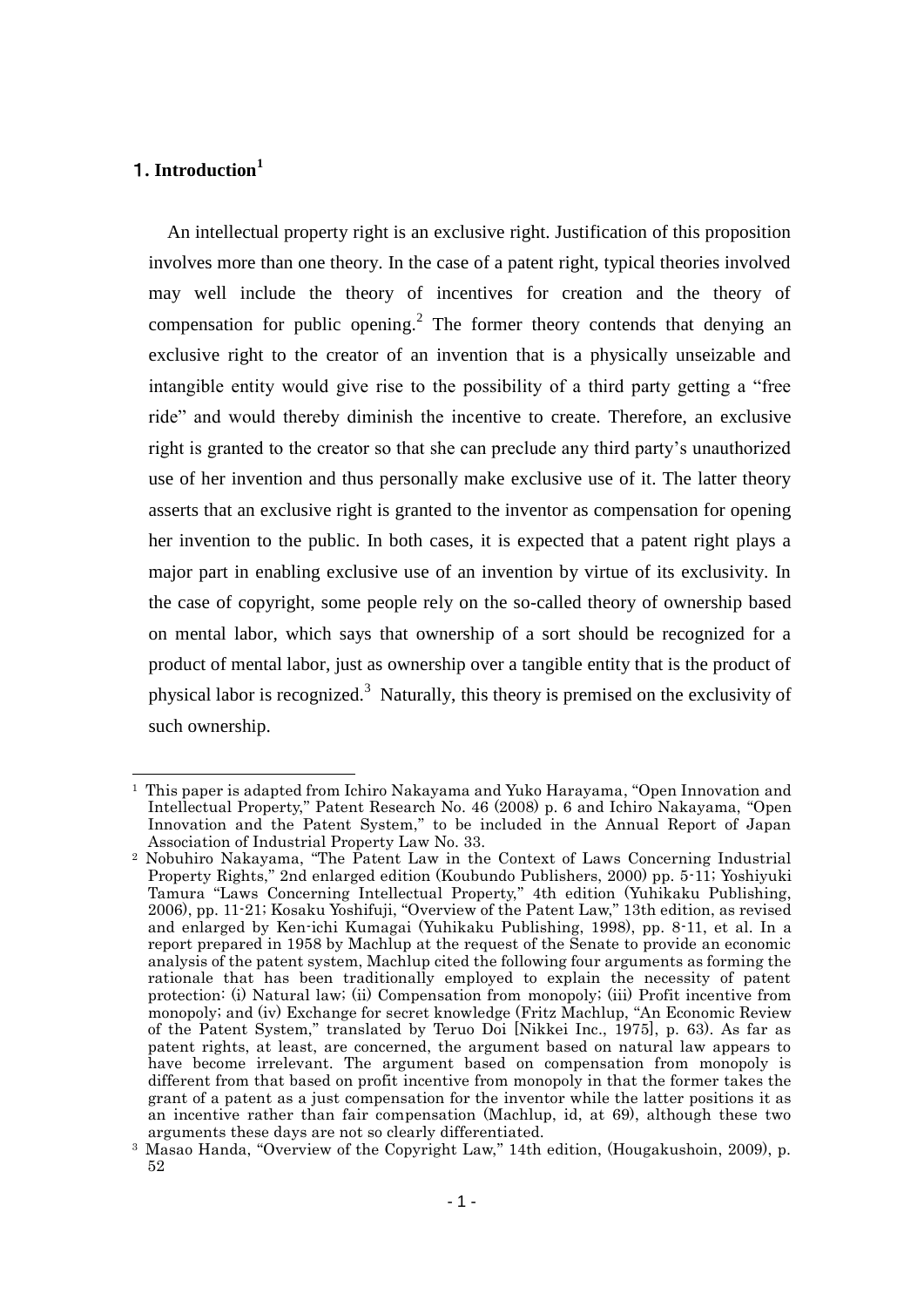Turning to the innovation strategy of private enterprise, open innovation has come under the spotlight in recent years. Under the open innovation paradigm as discussed later, an enterprise pursuing a profit from innovation does not have to stick to exclusive use of its intellectual property and can justifiably open the same to the public without charge, according to circumstances. The circumstances themselves will be discussed later. Apparently, under open innovation, a high value is not attached to the notion of exclusivity that has traditionally been attached to a patent right as an exclusive right. This may suggest that open innovation is incompatible with the intellectual property system, which is intended to create an exclusive right to protect intellectual creations, and may render it insignificant. This issue will be discussed later. For preliminary considerations, the author's view can be summarized as follows: Open innovation does not render the intellectual property system insignificant, and in fact, the former is built upon the latter. In the area of open innovation, however, intellectual property is expected to fulfill a different function or role from that which it has traditionally been assigned. Consequently, open innovation gives rise to policy issues as well as issues of innovation strategy.

These issues will be examined in detail in this paper. Specifically, to begin with, what open innovation is and how it was put forward will be explained in a systematic manner. Following this will be a discussion on how we should view the relationship between open innovation and the patent system. Finally, some of the policy issues raised by open innovation in relation to the intellectual property system will be identified.

Given that discussions about open innovation are mainly focused on technological innovation, what follows will be centered on the patent system, which is specifically designed to protect technological ideas, as opposed to other rights under the intellectual property system.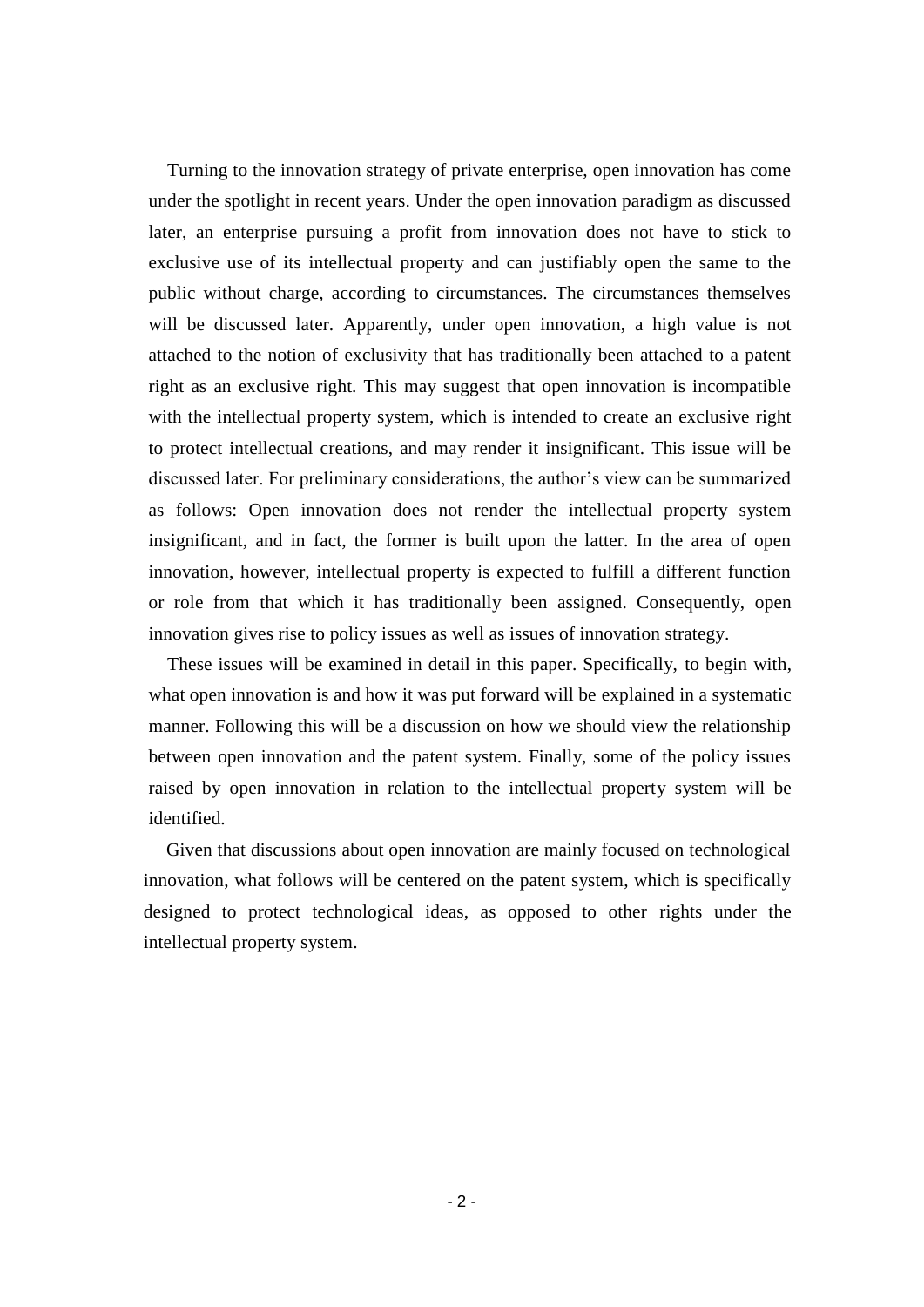#### **2. Essential Characteristics of Open Innovation**

#### **(1) Definition**

Open innovation is a concept put forward by Chesbrough et al. in a number of books.<sup>4</sup> Chesbrough defined open innovation as follows: "Open innovation is a paradigm that assumes that firms can and should use external ideas as well as internal ideas, and internal and external paths to market, as the firms look to advance their technology"<sup>5</sup>; "Open innovation means that companies should make much greater use of external ideas and technologies in their own business, while letting their unused ideas be used by other companies<sup>"6</sup>; and "Open innovation is the use of purposive inflows and outflows of knowledge to accelerate internal innovation, and expand the markets for external use of innovation, respectively."<sup>7</sup> These definitions all allude to the internal use of external ideas, the external use of unused internal ideas, and an innovation strategy as envisaged from the viewpoint of the firms.

This gives rise to the question of how open innovation was put forward and what its specific features are. In the following section, these questions will be discussed in a systematic manner, using examples mainly taken from Chesbrough's writings.

<sup>-</sup><sup>4</sup> HENRY CHESBROUGH, OPEN INNOVATION: THE NEW IMPERATIVE FOR CREATING AND PROFITING FROM TECHNOLOGY (Harvard Business School Press, 2003) (translated by Keiichiro Omae under the title of "OPEN INNOVATION" [The Sanno Institute of Management, Publishing Dept., 2004]); HENRY CHESBROUGH, OPEN BUSINESS MODELS: HOW TO THRIVE IN THE NEW INNOVATION LANDSCAPE (Harvard Business School Press, 2006) (translated by Kiyoshi Kurihara under the title of "OPEN BUSINESS MODEL" [SHOEISHA, 2007]); and HENRY CHESBROUGH, WIM VANHAVERBEKE AND JOEL WEST, EDS., OPEN INNOVATION: RESEARCHING IN A NEW PARADIGM (Oxford University Press, 2006) (translated by Takahiro Nagao under the editorship of PRTM under the title of "OPEN INNOVATION" [Eiji Press, 2008])

<sup>5</sup> CHESBROUGH, OPEN INNOVATION supra note 4, at xxiv

<sup>6</sup> CHESBROUGH, OPEN BUSINESS MODELS supra note 4, at xiii

<sup>7</sup> CHESBROUGH et al., OPEN INNOVATION supra note 4, at 1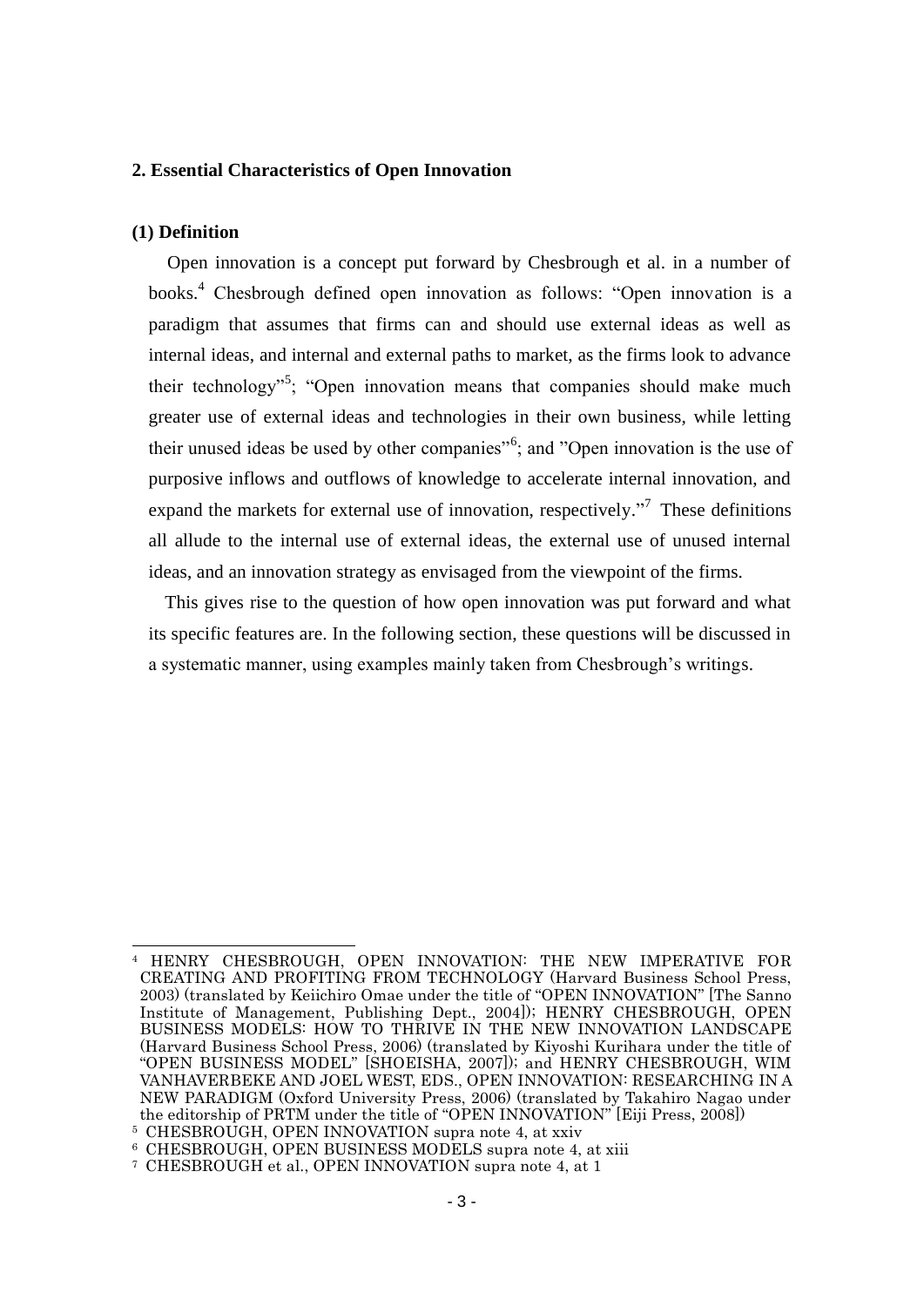#### **(2) Background (A Shift in Innovation Paradigm)**

Chesbrough called traditional innovation—as opposed to open innovation—"closed innovation" and took open innovation to represent a shift away from the closed innovation paradigm.

Closed innovation is a self-contained model in which a series of processes from research and development to product sales is vertically integrated within an organization. In such a model, research and development activities are subject to economics of scale, with the central research laboratory playing an important role.

In recent years, however, the environment surrounding innovation has changed. On the one hand, rising technology development costs, shortened product life cycles and an outflow of firms' human resources has reduced the effectiveness of closed innovation, while on the other, the growing efforts of intermediary agents, including venture capitalists, along with start-up companies and universities to identify external partners have been setting the stage for the realization of open innovation.

It has long been hinted that closed innovation centered on a firm's own central research laboratory has its limits, as symbolized by the phrase "the end of an era of central research laboratories,"<sup>8</sup> which Chesbrough used to describe the end of the monopoly on knowledge. In the U.S. in 1981, seventy percent of all research and development spending was by large companies with 25,000 or more employees. This share decreased to forty percent in  $2001$ .<sup>9</sup> The leading role that the central research laboratory of large companies played in research and development has diminished. Given such a trend, firms seeking innovation should promote the division of innovation labor based on the premise that good ideas are available outside the company. Open innovation is an approach that could just meet the needs of this situation.

<sup>8</sup> RICHARD ROSENBLOOM AND WILLIAM SPENCER, ENGINES OF INNOVATION: U.S. INDUSTRIAL R&D AT THE END OF AN ERA (Harvard Business School, 1996) (translated by Yoshio Nishimura under the title of "The End of an Era of Central Research Laboratory") [Nikkei Business Publications, 1998])

<sup>9</sup> CHESBROUGH, OPEN BUSINESS MODELS supra note 4, at 22, Table 2-1; CHESBROUGH et al., OPEN INNOVATION supra note 4, at 16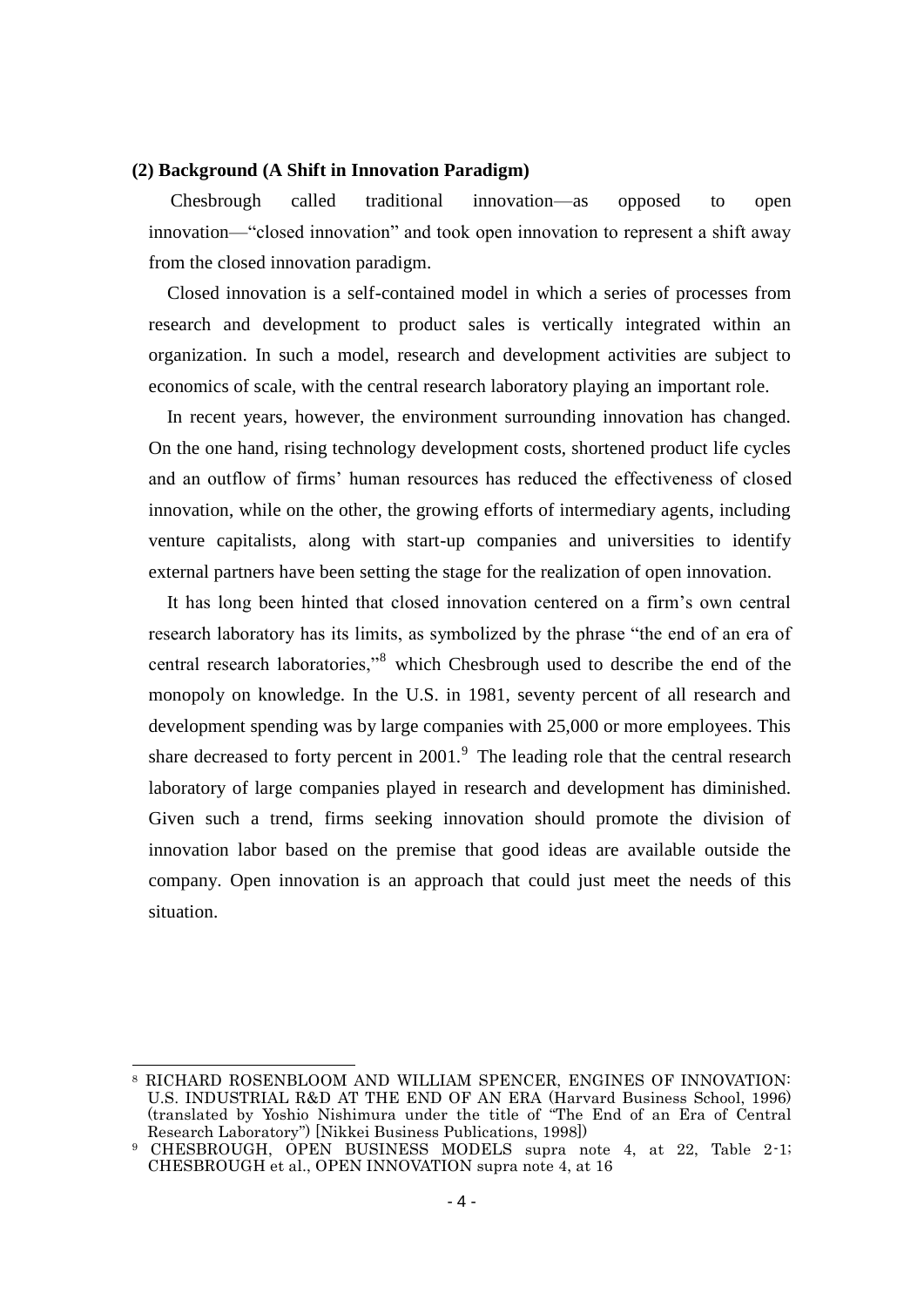#### **(3) Features of Open Innovation**

#### (i) Integration of Internal and External Knowledge

To realize open innovation intended to promote the division of innovation labor in an environment in which knowledge is widely dispersed, it is vital to integrate internal and external knowledge.

The method of integrating internal and external knowledge involves two patterns of flow of knowledge: An outside-in flow that involves the import of useful ideas and technologies that are available outside the company, and an inside-out flow that involves the export of unused ideas and technologies to outside locations in order that much greater use be made of them.

An outside-in flow of knowledge would save time and cost required to develop a technology and launch a new product and thus reduce the risk involved. At the same time, an inside-out flow of knowledge would lead to increased profits through the licensing or transfer of unused technologies and formation of entrepreneurial ventures.

Given that open innovation has resulted from reflection on the limits of closed innovation in an environment in which knowledge is widely dispersed, the former pattern of flow is clearly beneficial. As mentioned earlier, a variety of entities assume a role in research and development activities nowadays, while technology development costs are rocketing and greater importance is attached to time-to-market. Under the circumstances, an outside-in flow of knowledge allows the saving of time and cost and the reduction of risk by importing external knowledge in a positive way. The outside-in pattern of knowledge flow marks a clear departure from the flow involved in routine outsourcing in that the involvement of start-up companies provides an opportunity to run and monitor a field test with new ideas and technologies and experiment with new business models.

On the other hand, the inside-out pattern of knowledge flow is premised on an internal reservoir of unused technologies which Chesbrough attributed to a tension between a firm's research department and engineering department and/or a lack of communication between them. Traditionally, research departments have encouraged independent and original research without regard to commercial viability, and the measure of success is whether or not the research results in a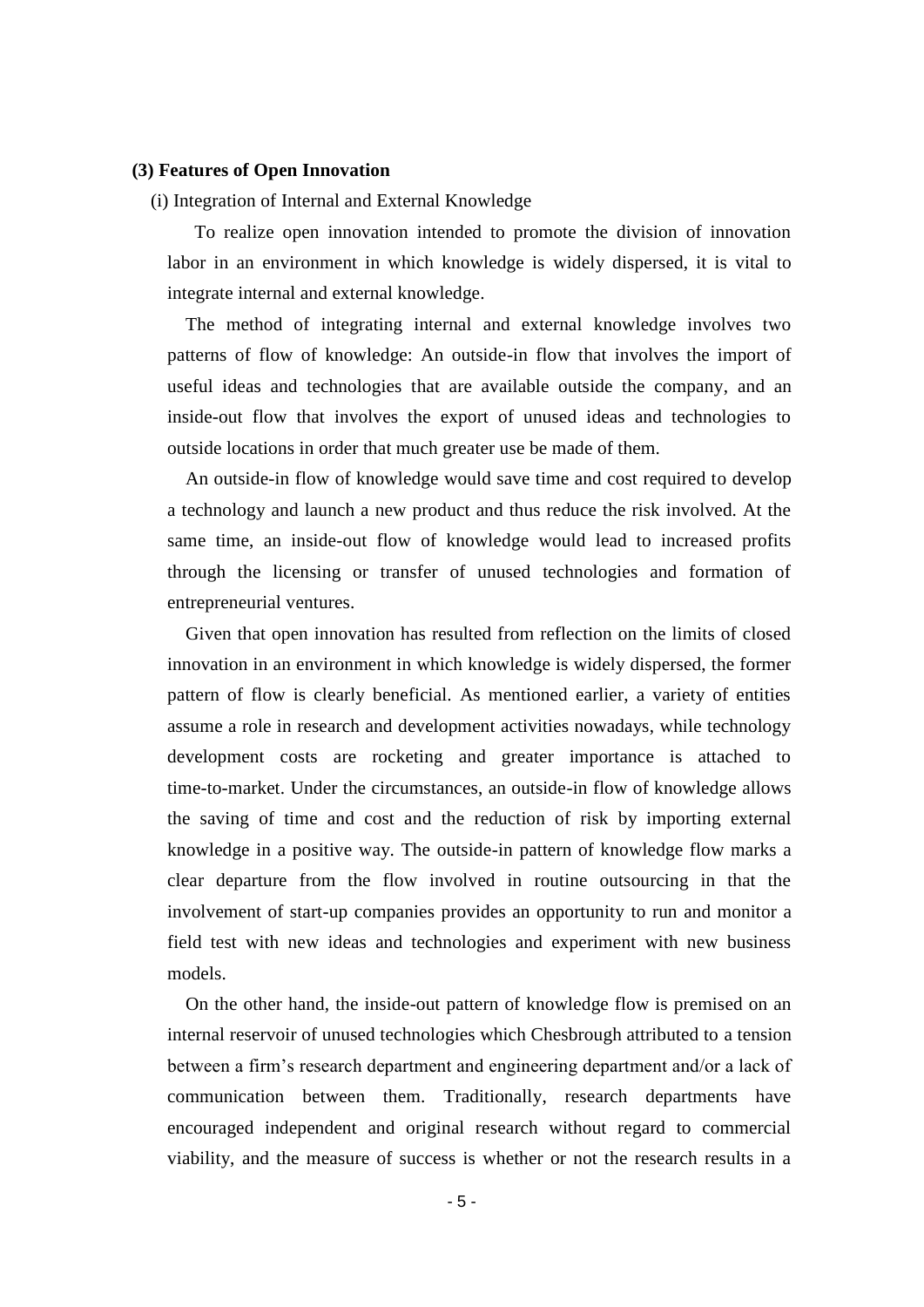patent and/or paper.

Once the research has resulted in a patent and/or paper, the research is regarded as complete, and the department's limited budget is allocated to some other new area of research. On the other hand, engineering departments determine the effectiveness of research based on its commercial viability or market potential, rather than its originality. This incongruence leads to an accumulation of ideas "on the shelf" between the research and engineering departments. The inside-out pattern of knowledge flow is intended to make external use of these unused ideas.

Even though open innovation places more importance on the effective use of external knowledge, it does not eliminate the need for an internal R&D department. Instead, under the open innovation paradigm, an internal R&D department is required to have the ability to "identify the quality" of external knowledge and the ability to absorb and promote greater use of it, in addition to the ability to create knowledge. Therefore, the role of an internal R&D department is redefined as moving beyond the bounds of mere knowledge creation to the integration of internal and external knowledge.

#### (ii) Business Model

Chesbrough emphasizes the importance of a business model. He says that it is meaningless to discuss the value of an idea or a technology in and of itself. Much more important is a business model, or put differently, a framework in which the potential value of an idea or a technology is transformed into an economic value. The importance of a business model lies in its two major functions: (a) value creation, with a focus on what value the entire value chain comprised of a focal firm, its suppliers, customers and distribution partners will create; and (b) value capture, with a focus on how the focal firm will capture a part of value thus created.

In this way, the objective of open innovation is to expand the market (value creation) and capture a share of profit from that expanded market (value capture), rather than lying in the use of external knowledge itself. For example, Chesbrough cited IBM as an example of success, but, at the same time, asserted that although IBM's early success created great value for the subsequent computer industry, over the long term much of value created was captured by other companies such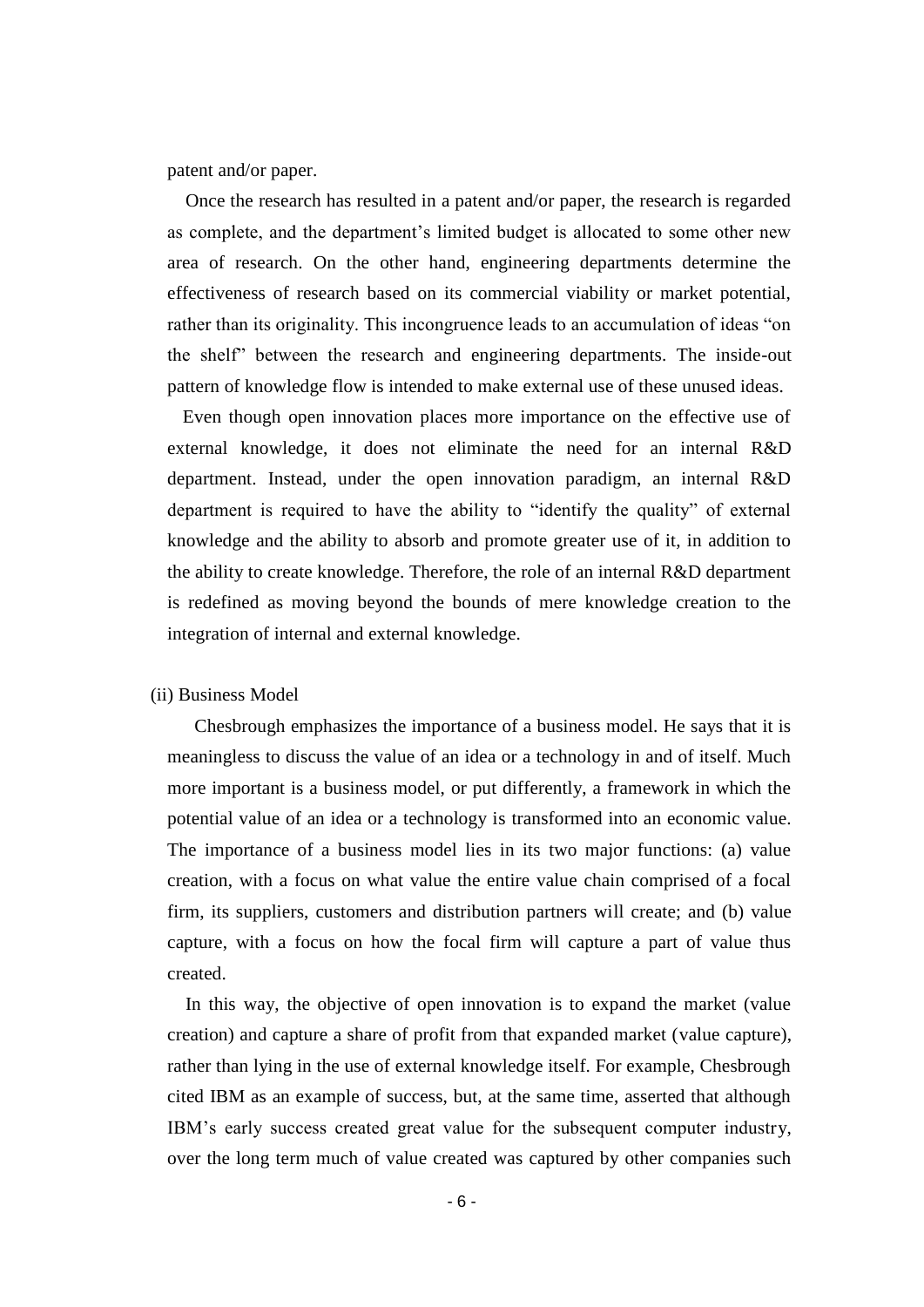as Microsoft and Intel. The case of IBM represents an example of a company that succeeded in value creation but failed in value capture.<sup>10</sup>

The business model by its very existence highlights the distinction between open innovation and open source. Open innovation aims at value capture as well as value creation through the use of a business model, while open source does not attach importance to value capture as a concept separate to that of value creation. Open source does not necessarily rely on a specific business model. However, if a company captures profits with the aid of open source (provision of value-added products or support), there does exist a business model (open source business model). Therefore, such a case is positioned as a type of open innovation.<sup>11</sup>

(iii) Value Network

Under open innovation centered on the business model of a focal firm as the innovating firm, value creation and value capture are enabled by the existence of such other players as technology innovators, suppliers of parts and components, system integrators, and customers—dubbed a "value network"—and their interrelationships.

In contrast with closed innovation, the business model of the focal firm and that of other players are mutually dependent. Therefore, the focal firm is required to perform new functions of (i) positioning itself inside the value network, (ii) making positive efforts to manage its relationship with outside players, and (iii) reconciling any tension between these players that may arise from or in connection with the distribution of captured value.

(iv) Intellectual Property Management

<sup>-</sup><sup>10</sup> For the history of IBM's shift from closed to open innovation, see CHESBROUGH, OPEN INNOVATION, supra note 4, at Chapter 5. For his argument that the company succeeded in value creation but failed in value capture, see CHESBROUGH, OPEN BUSINESS MODELS, supra note 4, at 97. Some analyses of IBM"s computer business indicate that although IBM"s concept of modularization of a computer system into multiple subsystems led to the company's early success that same modularization allowed other companies entering into manufacturing and sales of compatible parts and components and software to make substantive profits, thereby lowering IBM"s profitability from its own computer business ("Modularization," authored and edited by Masahiko Aoki and Haruhiko Ando, [Toyo Keizai, 2002 ]; Carliss Y. Baldwin and Kim B. Clark, "Design Rules," translated by Haruhiko Ando [Toyo Keizai, 2004 ]).

<sup>11</sup> CHESBROUGH, OPEN BUSINESS MODELS, supra note 4, at 42-48; CHESBROUGH et al., OPEN INNOVATION, supra note 4, at 82-106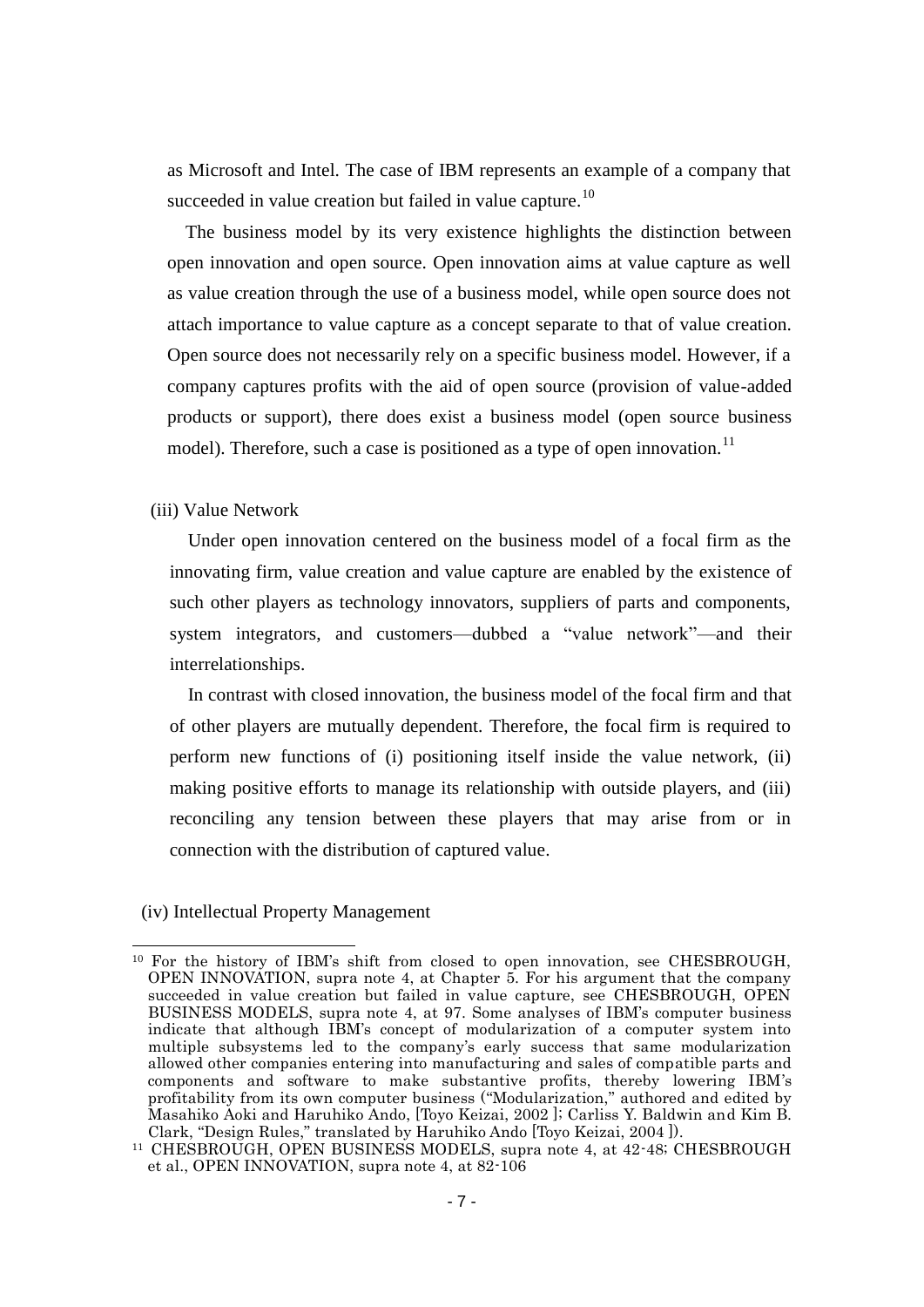The concept of open innovation discussed above prompts firms to review their ways of managing intellectual property. Under closed innovation, firms have centered their intellectual property management on pursuing rights to their own research products and using such rights as a means of excluding others or, as needed, as a foothold if the right of another party is enforced against them. This is based on the premise that intellectual property created by them be put into practical use as their own product. In contrast, intellectual property management under open innovation encourages firms to make positive use of licensing and transfer of their rights or opening the same to the public in order to promote the introduction of external technologies and/or the external use of unused patents and other intellectual property. Under open innovation, the marketable aspect of intellectual property (though it would be hard to describe an intellectual property as a property right if it is opened to the public) is considered to be much more important than the right-to-exclude aspect.

At the same time, open innovation does not require that intellectual property be opened or released under all circumstances. Firms would judiciously choose to release their intellectual property if doing so would strengthen their business, and what matters is openness as viewed from a strategic perspective. Chesbrough demonstrated why a firm should take measures to identify to whom and in what circumstances it should strategically release its intellectual property by citing a negative example involving a case in which a firm disclosed its intellectual property to its direct competitor too openly. He also referred to another case in which IBM succeeded in reducing its software development costs by opening 500 patents to the open source software community without charge.<sup>12</sup>

Chesbrough developed an argument for intellectual property management based on the life cycle of technologies. The life cycle of a technology is comprised of four stages: the early stage; the growth stage; the maturation stage; and the decline stage. He says that the way in which intellectual property is managed

<sup>&</sup>lt;sup>12</sup> In January 2005, IBM announced that it would not enforce 500 patents it owned in the development, use and distribution of open source software and made these patents available in the public domain without charge [\(http://www.ibm.com/ibm/licensing/patents/pledgedpatents.pdf\)](http://www.ibm.com/ibm/licensing/patents/pledgedpatents.pdf). In January 2010, IBM made 4,000 of its inventions made available under a free license "as a part of its commitment to improving patent quality"

[<sup>\(</sup>http://www-03.ibm.com/press/us/en/pressrelease/29168.wss\)](http://www-03.ibm.com/press/us/en/pressrelease/29168.wss).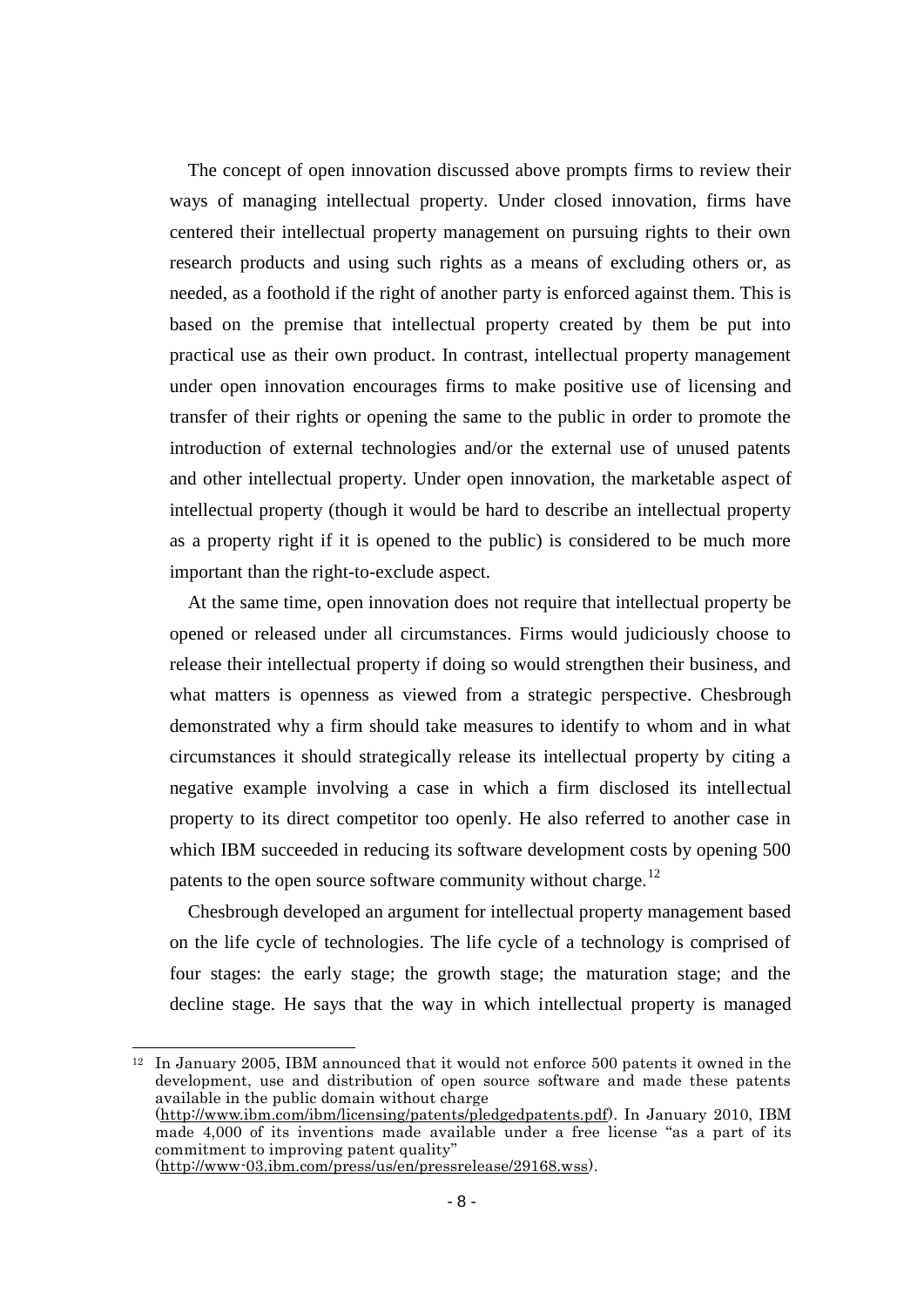should be varied according to the current technological stage. For example, if no marketplace for a technology exists during the early stage, and if no business model is established for the technology, it is meaningless to protect the technology to secure exclusive use. Instead, the technology should be opened to the public so that efforts can be focused on market and value creation. Then, protection of intellectual property should be strengthened in the course of the technology achieving the dominant market position in terms of design. In the maturation stage, positive efforts should be made to apply the intellectual property to other industrial fields. And finally, in the decline stage, efforts should be solely directed toward value capture from intellectual property protection.

Taking the Chinese piracy issue of Microsoft Windows as an example, Chesbrough explained this argument as follows: In the Chinese market, Windows and Linux are competing for dominance, and as long as the situation remains unchanged, Microsoft should welcome pirated versions of Windows. Chesbrough says this is because the installation of a pirated version of Windows on a personal computer would preclude installation of Linux and expand market opportunities for complementary products such as applications. If instead great efforts are made to exclude pirated editions, Microsoft may indeed win that battle but at the cost of losing the war for the position of dominant design. However, leaving those pirated editions unattended in China is likely to serve as a vicious precedent in other regions. Even taking this into consideration, he says, priority should be placed on achieving a dominant position in the Chinese market.<sup>13</sup>

#### (v) Intermediate Market

-

For patent management under open innovation to try to make active use of licensing and transfer of rights, the prerequisite is that an intermediate market or a market for innovation wherein intellectual property is traded is maintained and that intermediaries are functioning properly within it. Without a properly functioning intermediate market, division of innovation labor does not work. Unfortunately, it is difficult to make the claim that such an intermediate market has been functioning efficiently. Although this is partly attributable to a lack of enthusiasm on the part of concerned parties to strike deals under a closed

<sup>13</sup> CHESBROUGH, OPEN BUSINESS MODELS, supra note 4, at 101-104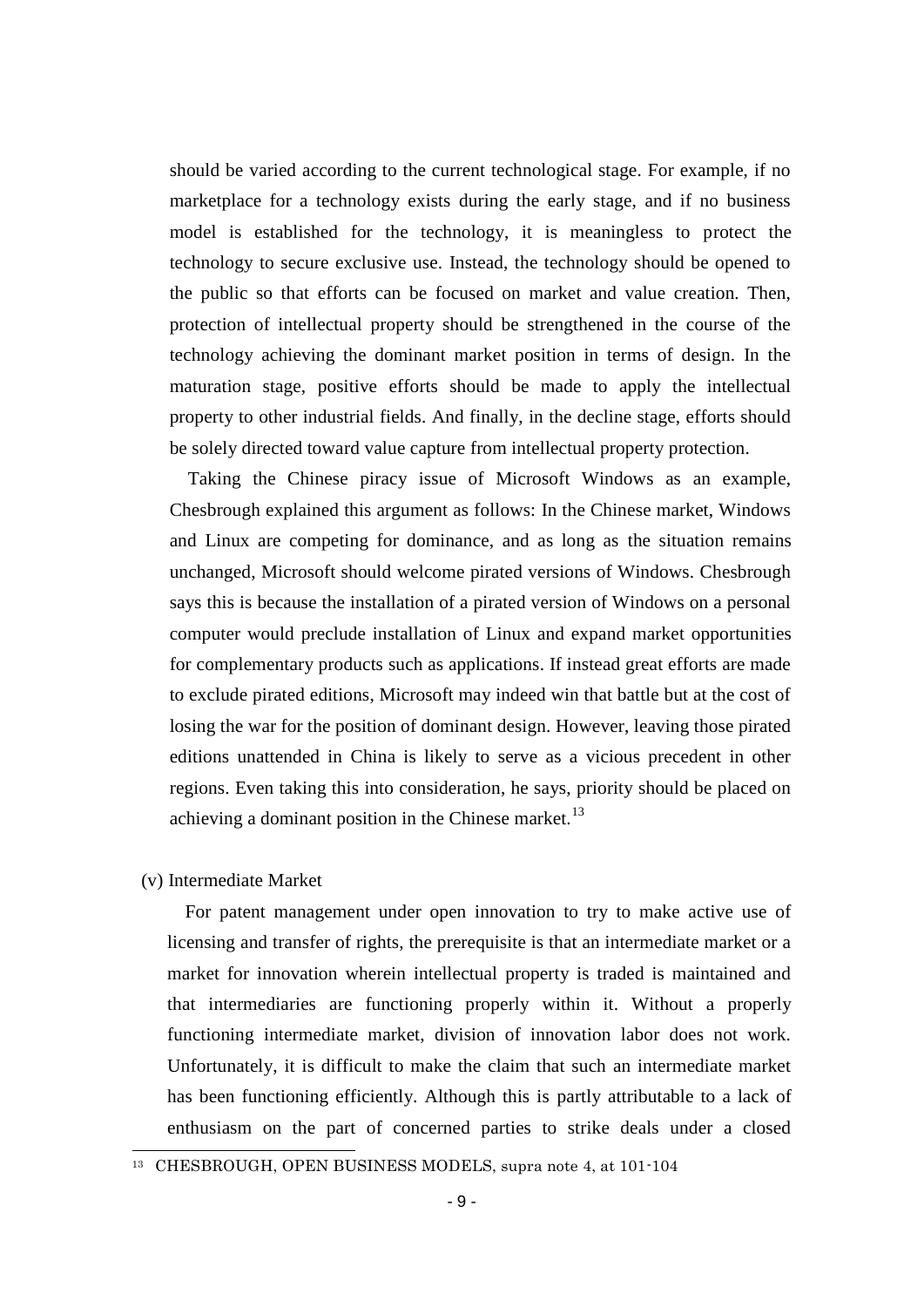innovation environment, it is undeniable that the limited availability of information on the location of ideas and technologies that could be traded and of evaluations of their value has had a negative effect on the development of an intermediate market. Admitting that such a market is in its infancy, Chesbrough described why he believed that the market would grow under open innovation and showed that, in fact, the increasing number of transferred patents demonstrated that the intermediate market was actually growing.<sup>14</sup> It should be noted, however, that an increase in the number of transferred patents cannot be directly translated into market growth.<sup>15</sup>

#### **(4) Overview**

1

(i) Significance of Open Innovation as an Innovation Strategy

As discussed above, open innovation is an approach aimed at expanding the market (value creation) and capturing a share of profits therefrom (value capture) through a combination of two patterns of flow of internal and external knowledge (public opening). This approach originated out of the awareness of the problem of the decreasing effectiveness of the conventional vertically integrated closed innovation model in today's innovation environment. As discussed earlier, such awareness has often been expressed before and is not in itself novel. Then, what is the significance of open innovation as compared with conventional theories of innovation? Chesbrough himself indicates that the significance of open innovation

[\(http://www.ryutu.inpit.go.jp/pldb/download/download/H17esm-j.pdf\)](http://www.ryutu.inpit.go.jp/pldb/download/download/H17esm-j.pdf).

<sup>14</sup> CHESBROUGH, OPEN BUSINESS MODELS, supra note 4; See Figure 3-1 on p. 62 and Figure 3-1 and Figure 3-2 on p. 63.

<sup>15</sup> Points to consider include the fact that, along with the increase in the number of transferred patents, the number of registered patents itself is on the increase. And the rising percentage of deals between affiliated companies cited as the reason for transfer should also be taken into account. Admitting this point, Chesbrough states that attention should be given to a growing percentage of transfers conducted for the cited reason of securitization, which is occurring parallel. For the ratio of the number of transferred patents to that of registered patents, Chesbrough's subsequent research report shows that the ratio of the number of patents transferred at least once to that of patents registered in the relevant year has remained at approx. 25% (Henry Chesbrough, "Emerging Secondary Markets for Intellectual Property: US and Japan Comparisons," p. 59 [March 31, 2006]

Chesbrough indicates that although this figure of 25% has not changed over time, the figure itself is substantial enough (id, at 59). The research report also covered the trends in Japan, wherein it is interesting to note that, out of the total number of patents transferred, the percentage of patents transferred for reasons other than a change in name and/or address or merger by the owner increased from slightly over 20% in 1997 to slightly over 30% in 2005 (id, at 84).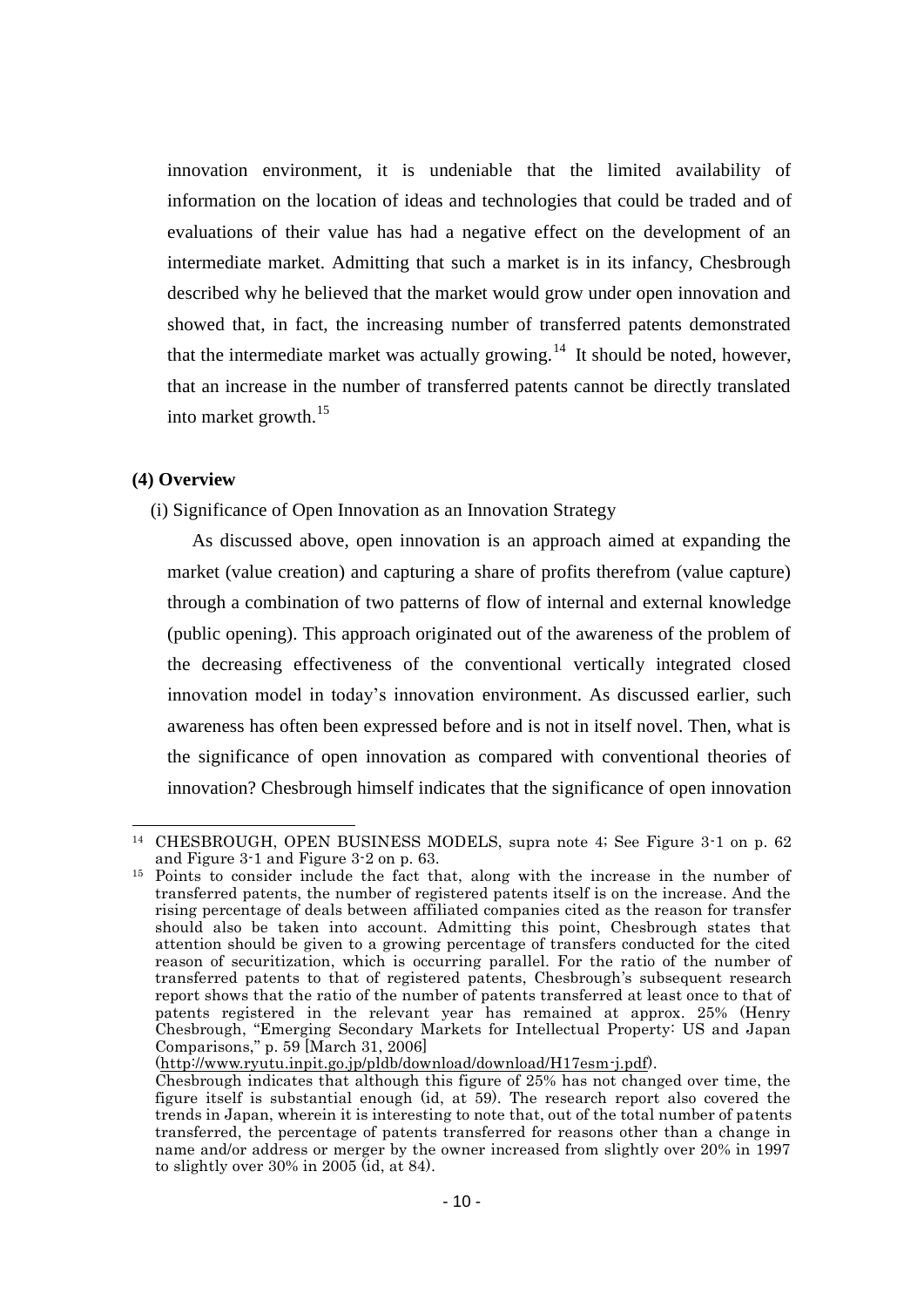lies in the widespread recognition that external knowledge is equal in importance to internal knowledge, that what matters is a business model that transforms the outcome of R&D activities into economic value, that intellectual property management should be expected to take an active role, and that attention should be focused on innovation intermediates.<sup>16</sup>

On the other hand, a few people challenge the effectiveness of open innovation as an innovation strategy, saying "It is not yet clear whether or not open innovation holds good in any industry and under what conditions open innovation can prove to be effective."<sup>17</sup>

(ii) Spread of Open Innovation

Apart from the question of whether or not open innovation can be an effective innovation strategy under any conditions, open innovation is attracting a great deal of interest in Japan. At first, Chesbrough cited advanced efforts by several U.S. corporations (including IBM, Intel, Lucent Technologies, P&G, Air Products, etc.) as examples of open innovation.<sup>18</sup> In the years following his reports, some Japanese companies took inspiration and made their own efforts toward open innovation.<sup>19</sup> In January 2008, with the founding of Eco-Patent Commons, a

<sup>-</sup><sup>16</sup> CHESBROUGH et al., OPEN INNOVATION, supra note 4, at 8-11

<sup>17</sup> Akiya Nagata, "Conditions Compatible with an Open Innovation Strategy," International Patent Licensing Seminar 2009 (January 19, 2009) [\(http://www.ryutu.inpit.go.jp/seminar\\_a/2009/pdf/19/B1/B1-02.pdf\)](http://www.ryutu.inpit.go.jp/seminar_a/2009/pdf/19/B1/B1-02.pdf). See also Hiromitsu Watabe, "Open Innovation: Intellectual property management strategies of Japanese Corporations," Quarterly Journal of Public Policy and Management 2009, Vol. 3 (2009), p. 36 [\(http://www.murc.jp/report/quarterly/200903/36.pdf](http://www.murc.jp/report/quarterly/200903/36.pdf) ).

<sup>&</sup>lt;sup>18</sup> For cases of IBM, Intel and Lucent Technologies, see CHESBROUGH, OPEN INNOVATION, supra note 4, at Chapters 5 to 7. For cases of IBM, P&G and Air Product plus introductory information on intermediary agents for trading of intellectual property, see CHESBROUGH, OPEN BUSINESS MODELS, supra note 4, at Chapters 6 to 8.

<sup>19</sup> For presentations on Japanese companies working on open innovation see Yoshinobu Murofushi, "Open Innovation in the Pharmaceutical Industry," Patent Research No. 46 (2008), p. 19; Kouki Sone, "Open Innovation in the Automobile Industry," Patent Research No. 46 (2008), p. 27, etc. Takashi Minakami in "Changing Intellectual Property Strategy under Open Innovation," New Industries Report, fall 2008 issue (2008), p. 78.

[<sup>\(</sup>http://www.dir.co.jp/souken/research/report/emg-inc/intellect/08091601venture.pdf\)](http://www.dir.co.jp/souken/research/report/emg-inc/intellect/08091601venture.pdf) took NEC, Teijin, Sharp, Nippon Light Metal, DOWA Holdings and Hitachi as examples. In addition, see "Efforts to Promote Open Innovation as Viewed from Intellectual Property Strategy Perspective," published by the Policy Planning and Research Section of the Japan Patent Office, (February 2009,

[http://www.jpo.go.jp/cgi/link.cgi?url=/sesaku/tokkyosenryaku\\_openinnovation.htm\)](http://www.jpo.go.jp/cgi/link.cgi?url=/sesaku/tokkyosenryaku_openinnovation.htm) which presents case studies that can be considered to represent open innovation efforts made by Japanese companies, even if not knowingly.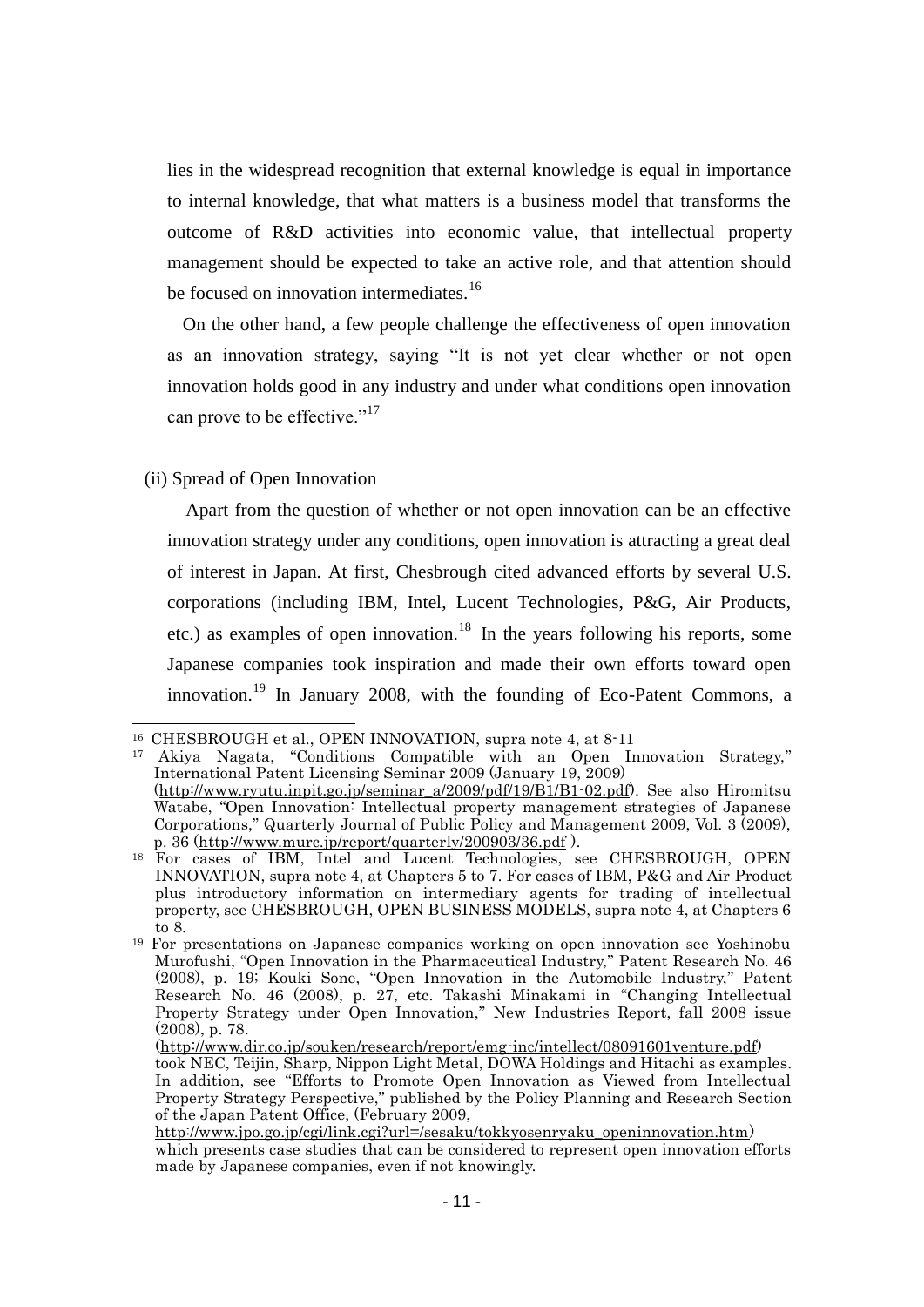number of different firms donated environment-related patents into a pool that was freely released into the public domain. Japan has become a member of the organization. <sup>20</sup> In addition, the Japanese government announced a policy of promoting business strategies and intellectual property strategies that respond to open innovation.<sup>21</sup>

At this moment, however, it is not clear to what extent open innovation will gain universal acceptance, particularly in Japan. Given that observers have occasionally suggested what the limits of conventional vertically integrated closed innovation might be, it is unlikely that open innovation, which is intended to address such vertical separation issues, will become completely ineffectual. Therefore, the following section will examine the relationship between open innovation and the intellectual property system based on the premise that open innovation will gain a certain level of universal acceptance.

<sup>20</sup> For Eco-Patent Commons, see the website [http://www.wbcsd.org/web/epc,](http://www.wbcsd.org/web/epc) which reports that Japanese companies including Sony, Fuji Xerox, Ricoh and Taisei Corp. have joined the effort. For an outline of Eco-Patent Commons and its positioning as an approach to open innovation, see Takeshi Ueno, "Eco-Patent Commons," Tokugikon (Patent Office Society) No. 251 (2008), p. 70.

<sup>&</sup>lt;sup>21</sup> "The Modality of an Intellectual Property Strategy that Responds to Open Innovation," published by the Task Force for Strengthening Competitiveness through Intellectual Property at the Intellectual Property Policy Headquarters, (March 4, 2008, [http://www.kantei.go.jp/jp/singi/titeki2/houkoku/open\\_innov.pdf](http://www.kantei.go.jp/jp/singi/titeki2/houkoku/open_innov.pdf) ); as a follow-up thereto, "Intellectual Property Strategy Promotion Program 2008," published by the Intellectual Property Policy Headquarters, (June 18, 2008, [http://www.ipr.go.jp/sokuhou/2008keikaku.pdf\)](http://www.ipr.go.jp/sokuhou/2008keikaku.pdf); "New Intellectual Property Strategy

toward Enhancement of Innovation," published by the Society of the Study of Innovation and Intellectual Property Strategy at the Japan Patent Office, (August 8, 2008, [http://www.meti.go.jp/press/20080808005/20080808005.html\)](http://www.meti.go.jp/press/20080808005/20080808005.html) et al.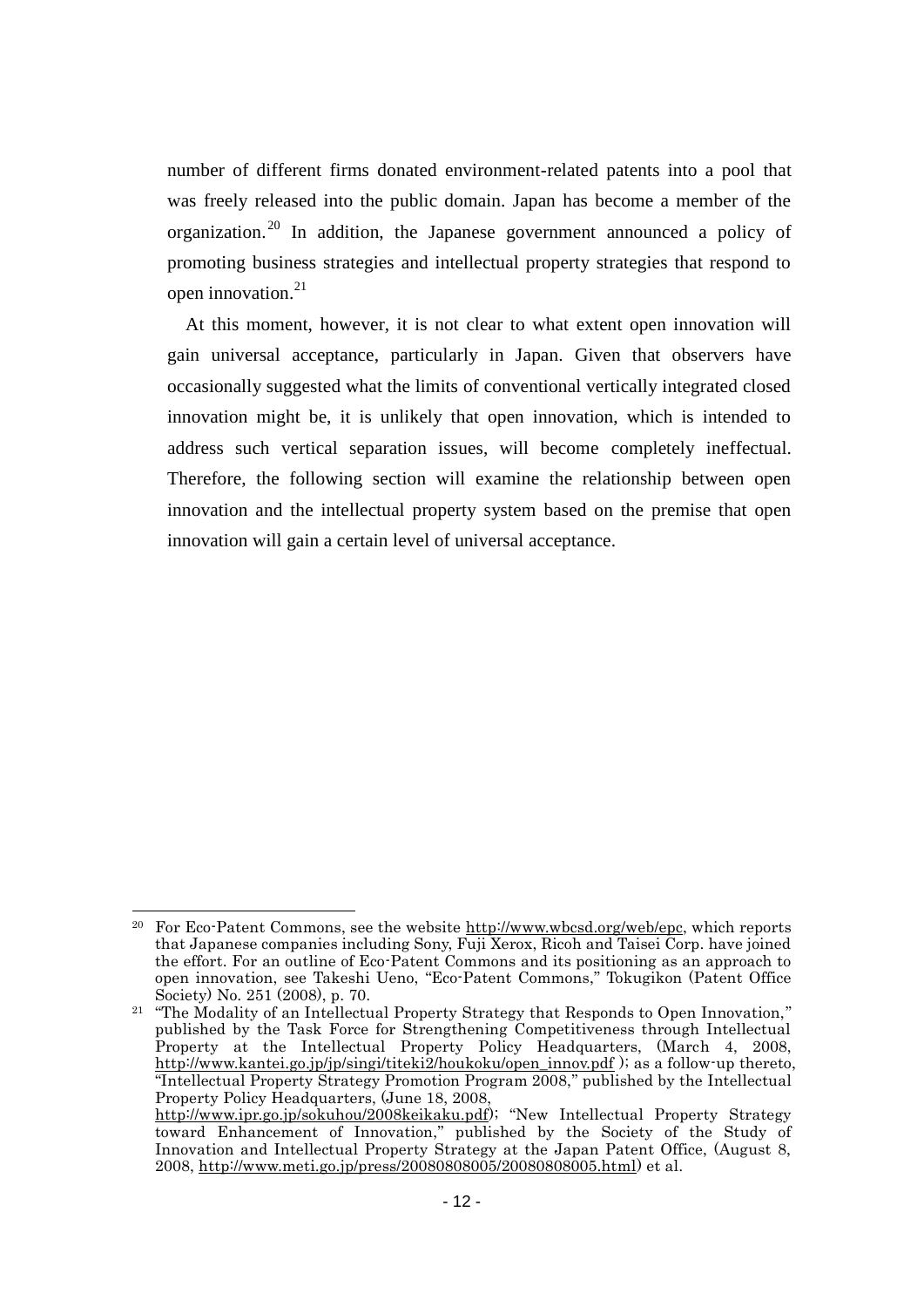#### **3. Relationship between Open Innovation and the Intellectual Property System**

In the exordium of this paper, the author referred to the suggestion that open innovation was incompatible with the intellectual property system, which is intended to create an exclusive right to protect intellectual creations, and could thereby render it insignificant.

However, in actual fact, in no way does open innovation deny or make obsolete the intellectual property system. The rationale for this may be obvious from the points contained in Section 2, which will here be expanded upon.

#### **(1) Difference in Level**

-

Open innovation makes available the option of releasing intellectual property only as a means of pursuing profit. Under this paradigm, discussions should be focused on a particular business model, rather than on the intellectual property system itself. In fact, the existence of the intellectual property system constitutes a basic premise of open innovation. Open innovation should be seen in the context of corporate innovation strategy as it is not on the same level as the intellectual property system. The relationship may be analogous to that of open source software and the copyright system.

Traditionally, it has been understood that software is highly vulnerable to unauthorized reproduction and that it is therefore vital to control the reproduction of software under the protection of copyright. In the open source approach, however, unconstrained reproduction and alteration are both permitted in software development. Does the possibility of developing software without controlling reproduction eliminate the need for the copyright system? From this perspective, open source software often gives rise to an argument that the copyright system is unnecessary. However, some observers say that open source software uses copyright licensing to ensure its free use and that far from invalidating the copyright system, open source software is not viable without it.  $22$  In fact,

<sup>22</sup> Ryuta Hirashima, "The Open Source Model and Intellectual Property Law: An Introduction"; Yoshiaki Aida, Ryuta Hirashima and Koichi Sumikura, "Advanced Scientific Technologies and Intellectual Property" (Japan Institute of Invention and Innovation, 2001), p. 57; Tetsuya Imamura, "Open Source Software and Copyrights"; and "Intellectual Property Strategy and Management," authored and edited by Koichi Sumikura (Hakuto-Shobo Publishing, 2008), p. 41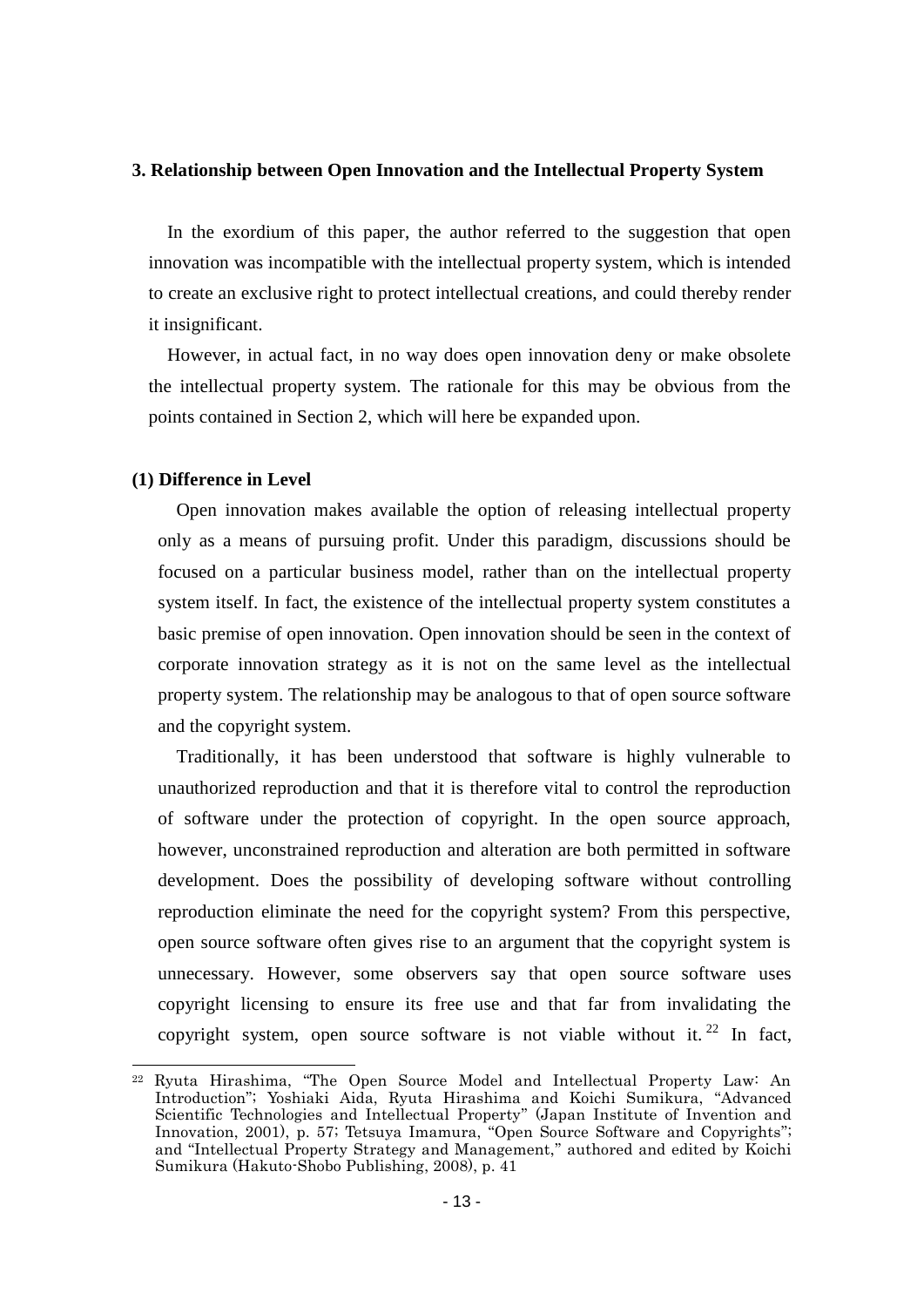paradoxically speaking, open source software is a way of utilizing copyrights.

In a similar way, open innovation can be deemed to offer a new way of utilizing intellectual property based on the premise of the existence of the intellectual property system.

#### **(2) Strategic and Equivocal Characteristics of "Public Opening"**

Seen in the context of a business model, open innovation does not completely eliminate the need for the conventional model envisaged under closed innovation in which the creator of an intellectual property has exclusive use of it under the protection of an intellectual property right and thereby recoups his investment and captures profits, with licensing used in a limited way as a negotiation tool if a right is enforced against him.

As mentioned earlier, under open innovation, "public opening" should be employed where the circumstances make it appropriate. To this end, open innovation and closed innovation should both be employed strategically. In fact, IBM indicated that both proprietary innovation and open innovation are essential,  $^{23}$ and this has been demonstrated by an experimental study.<sup>24</sup> As mentioned earlier, Japanese companies have shown an increasing amount of interest in open innovation, while at the same time strengthening their control of proprietary information.<sup>25</sup> This seemingly contradictory phenomenon may be accounted for by a strategic perspective involved in the use of open innovation.

Both an open and a closed method of intellectual property management are therefore needed under open innovation and they are considered to complement each other.

It should be noted that the term "open" as used in the context of public opening of intellectual property does not necessarily mean "free of charge." Naturally, in some cases, the term "open" does mean "free of charge," as is the case with patents

 $23$  Ueno, supra note 20, at 75

<sup>24</sup> Masaya Kinukawa, "Open Innovation and Voluntary Public Opening of Research Products," Fujitsu Research Institute Research Report No. 312 (March 2008, <http://jp.fujitsu.com/group/fri/downloads/report/research/2008/no312.pdf> )

<sup>25</sup> According to the Ministry of Economy, Trade and Industry, the Ministry of Health, Labour and Welfare and the Ministry of Education, Culture, Sports, Science and Technology in their joint report, the "2007 White Paper on Japanese Manufacture Industry," p. 86 and p. 90, out of 357 firms surveyed, 35% responded that they identified an actual or potential outflow(s) of technology and some 80% responded that they internally control proprietary information in an appropriate manner.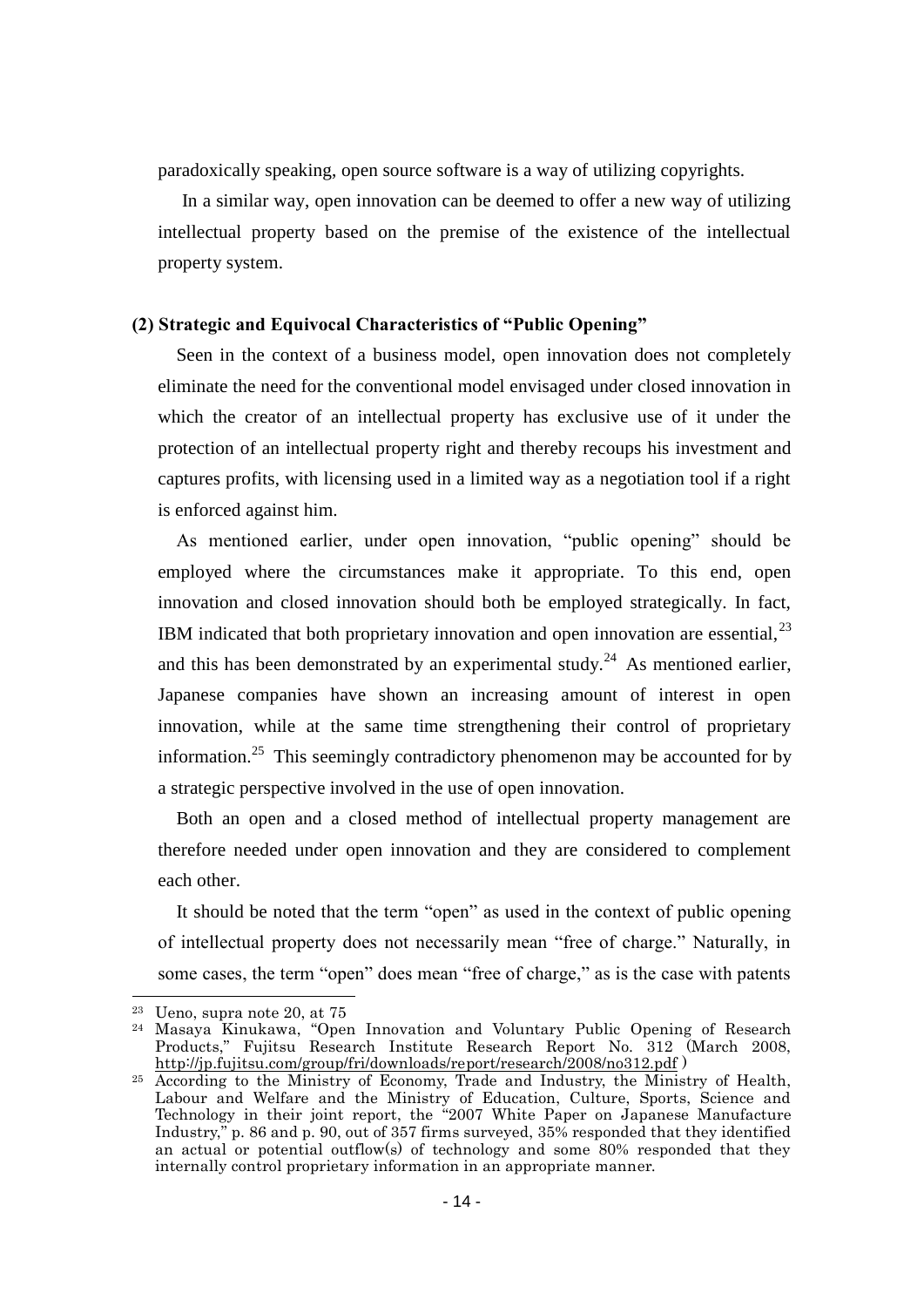released without charge into the public domain. But public opening of patents is a strategy a firm employs for value creation and value capture, and is motivated by the firm's desire to increase revenues from other streams. In contrast, as discussed earlier, under open innovation, the active use of licensing and transfer of intellectual property rights is encouraged. The term "open" as used in this context means that a firm, as the owner of the relevant intellectual property, is willing to utilize a third party's technology and let a third party utilize its technology, in what represents a departure from the NIH syndrome both in the creation and utilization of technology and is premised on a patent right being traded for value. In short, in some cases the term "open" means "free of charge" and in other cases it means "for value."

In cases where an intellectual property such as a patent is traded for value, an essential prerequisite for the deal is that a patent right has been created as a tradable property right and that a trading rule applicable to the deal has been established under the framework of the Patent Law. This latter point will be discussed in more detail later. In that sense, it is safe to say that open innovation cannot exist without the intellectual property system.<sup>26</sup>

#### **(3) Summary**

-

As discussed above, open innovation only provides a model in which individual players manage and utilize their patents in the pursuit of their own profits, based on the premise of the existence of the intellectual property system. In a very real sense, far from making it redundant, open innovation actually provides an endorsement for the intellectual property system.

<sup>&</sup>lt;sup>26</sup> In this respect, arguments concerning the relationship between open source software and the copyright system (see Footnote (22) and the corresponding part of the text) appear to hold true with regard to the relationship between open innovation and the patent system.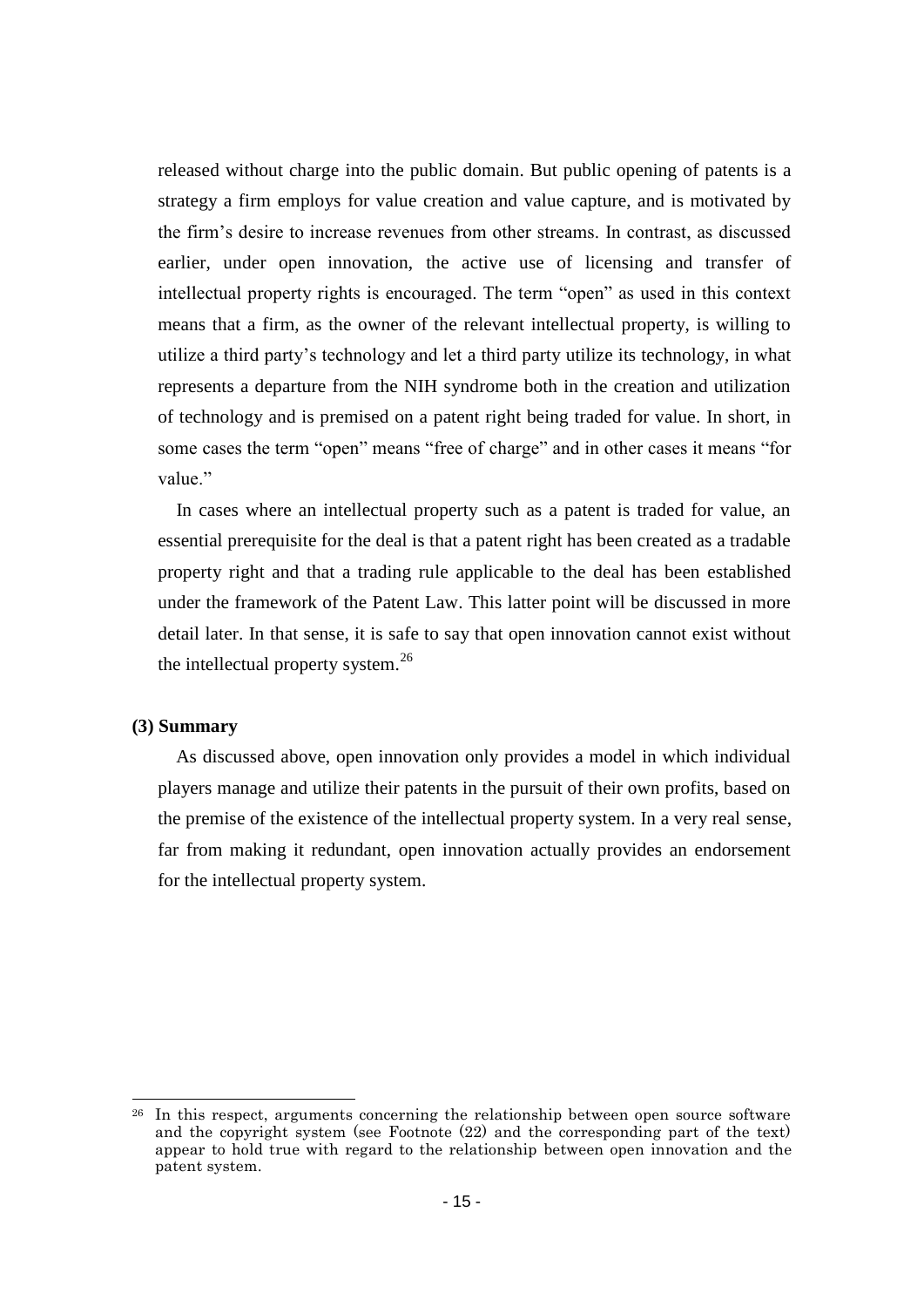#### **4. Policy Implications**

-

#### **(1) Do Institutional and/or Policy Issues Exist?**

As discussed in Section 3, given that open innovation is premised on the existence of the intellectual property system, no other institutional or policy issues appear to be left open for further discussion. In the author's opinion, however, as far as the following issues at least are concerned, open innovation raises questions about intellectual property policy that stem from beyond its position as a mere business model.

One such question concerns the fact that open innovation gives more weight to the tradable property aspect of intellectual property than the exclusive right element. As mentioned earlier, an essential prerequisite for trading an intellectual property under an open innovation model is that an intellectual property right has been created as a tradable property right and that a trading rule applicable to the deal has been established under the framework of intellectual property legislation. Viewed from the opposite angle, this means that the modality of the intellectual property has an influence on the trading of intellectual property. Simply imagining what trading of intellectual property would amount to in the absence of the intellectual property system makes it easy to see how the existence of various rules on the creation and utilization of property rights under the intellectual property laws facilitate the smooth implementation of such deals as licensing and transfer of intellectual property rights. The transaction cost theory is said to account for this as follows: The patent system has the effect of facilitating transactions with respect to inventions by reducing costs involved therein.<sup>27</sup> In the light of this facilitatory effect of the patent system, an issue arises as to whether or not the rules and scheme

<sup>27</sup> Ryo Shimanami, on page one of his article "Scope of Exclusivity of Patent Right" published in the Annual Report of Japan Association of Industrial Property Law No. 33, says that although use of a contract would allow for the trading of an invention without the patent system, in the absence of the patent system the first question that emerges is how do the parties concerned identify inventions that they may wish to use. Apart from this question, it is easily conceivable that the parties concerned would have to spend a tremendous amount of money in defining the scope of the subject invention and the mode of utilization thereof. In contrast, the patent system requires an applicant to define the scope of claims and published the same (though on a voluntary basis) beforehand, which markedly reduces costs involved in the proposed transaction. It can therefore be assumed that the patent system has the effect of reducing costs involved in the trading of inventions and hence of facilitating such trade.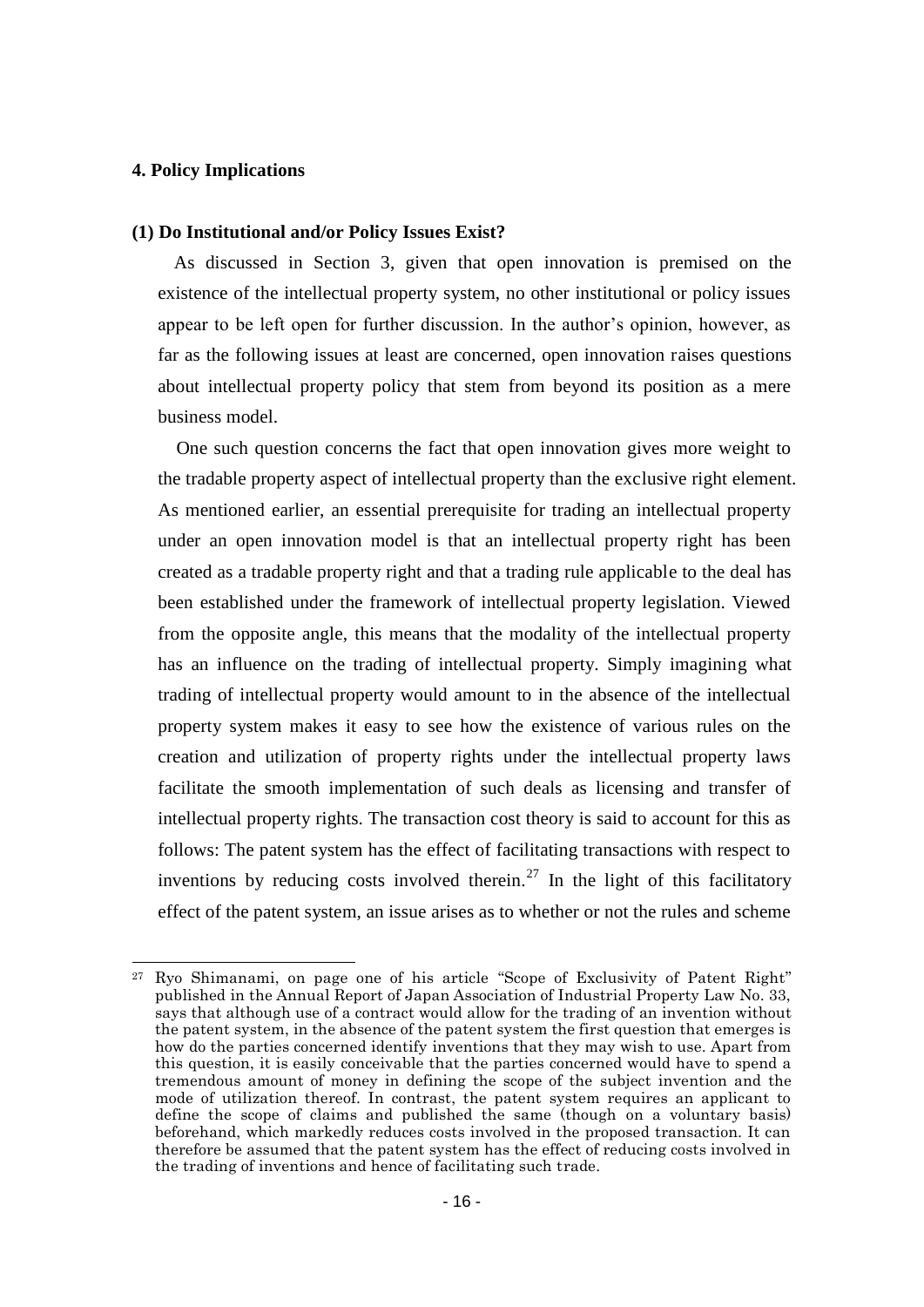for intellectual property trading under the current intellectual property system are well positioned to facilitate trading of intellectual property under open innovation.

Another question concerns the fact that the business model based on the current intellectual property system is different from the one envisaged by open innovation. Given that the current intellectual property system is built around an exclusive right, it would be reasonable to assume that a business model in which a right holder exclusively uses the intellectual property she has created should prevail under the current intellectual property system. However, if such situation is reversed, with the general principle becoming an exception and vice versa, or if a business model in which a right holder does not exclusively use her invention prevails, the necessity of or the validity of granting an exclusive right to intellectual creations which, by nature, are available for parallel use by any person may be challenged. Given that the right to injunctive relief underlies the right to exclusively use an intellectual property, this issue is concerned with the modality of the right to injunctive relief.

It should be further noted that open innovation would have a wider variety of players involved in the intellectual property system, particularly in the patent system. As discussed earlier, open innovation is premised on a non-vertically integrated business model wherein any person—not just the creator of an invention—is allowed to make use of the invention, which quite simply affords an incentive to set out a trading scheme for inventions. However, open innovation in no way denies the vertically integrated model that exists under closed innovation. It follows that a vertically integrated model and a non-vertically integrated model exist in tandem, with the former involving an inventor herself (exclusively) making use of her invention and the latter any other person making use of the inventor's invention. This may lead to the idea that a neutral system based on how inventions are made use of should be built, whether it is premised on a vertically integrated model or a non-vertically integrated model.

#### **(2) Specific Examples of Policy Issues**

In light of the issues discussed in the preceding subsection, although not exhaustive, the following is offered as a list of some of the specific policy issues to be considered: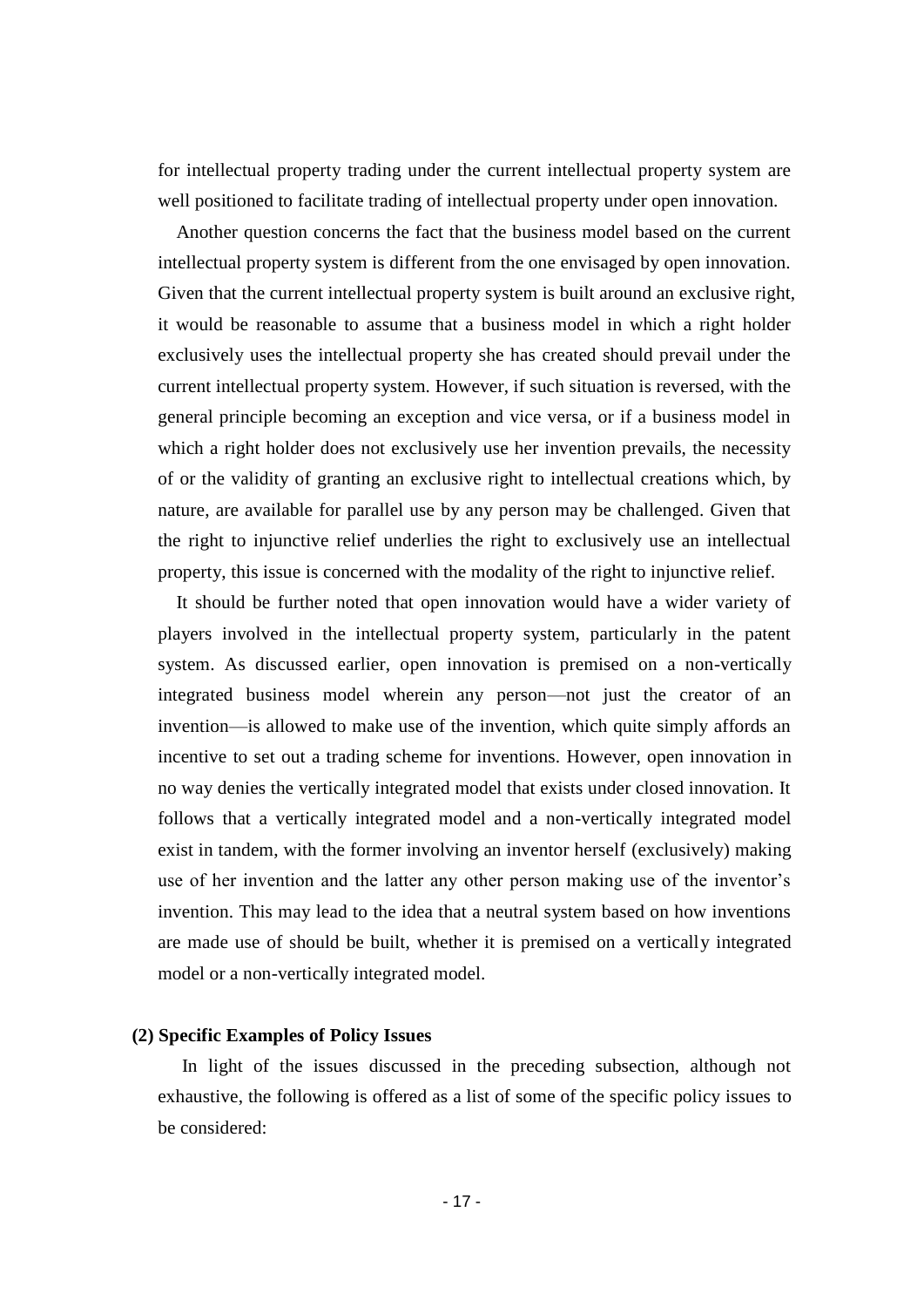#### (i) Activation of the Market for Intellectual Property

As discussed earlier, more active trading in intellectual property is expected to take place under open innovation, and therefore, activation of the market for intellectual property surfaces as a challenge.

Beyond doubt, under the transaction cost theory discussed earlier, the existence of the patent system has the effect of facilitating trade in intellectual property. And, under the patent system that lays down the rules for the creation and utilization of a patent right, it relies on the negotiating parties to decide whether the right holder himself will make use of his invention or have another person do so through licensing, which naturally is premised on the existence of the market for intellectual property. This, however, does not mean that patents are actually being actively traded within such a market.

Looking at the current situation in the Japanese patent market, it is hard to make the case that the market is booming. As is well known, only 50% of the total number of patents owned by firms are actually utilized, with the remaining half never even utilized by the owner, not to mention traded on the market.<sup>28</sup> As a function of time, the number of patents transferred not including those transferred under general succession such as a merger by absorption did increase by well more than fourfold in the past decade. This data, however, includes patents transferred between affiliated companies, and the number of patents transferred is small relative to the number of patents registered in the corresponding period. (The number of patents transferred in 2006 is less than 10% of the number of patents registered in the same year).<sup>29</sup> Although the Japanese patent market is steadily

1

[http://www.jpo.go.jp/shiryou/toushin/shingikai/pdf/tokkyo\\_shiryou024/file\\_07.pdf\)](http://www.jpo.go.jp/shiryou/toushin/shingikai/pdf/tokkyo_shiryou024/file_07.pdf),

<sup>28</sup> The Japan Patent Office, "Overview of the Result of the 2008 Survey of Intellectual Property-Related Activities"

[<sup>\(</sup>http://www.jpo.go.jp/shiryou/toukei/pdf/h20\\_tizai\\_katudou/kekka.pdf\)](http://www.jpo.go.jp/shiryou/toukei/pdf/h20_tizai_katudou/kekka.pdf),

Chart 3. Note that defensive patents, accounting for some 30% of the total number of patents registered, are classified as unused patents. Although defensive patents are admittedly unused patents, recognition of their latent contribution to the right owner's business may change the evaluation of unused patents.

<sup>29</sup> In the Report by Non-Exclusive License Registration System Working Group (Patent System Subcommittee, Intellectual Property Policy Committee, Industrial Structure Council): "Review of the Non-Exclusive License Registration System to Promote Utilization of Patents, etc.," (December 2007,

Charts 1-5 on page three indicate that the number of patents transferred increased well over fourfold, from 2,409 in 1996 to 11,174 in 2006. Although these figures exclude patents transferred as a result of general succession such as merger by absorption and inheritance, they include patents transferred between affiliated companies for other reasons than a merger by absorption. In 2006, some 140,000 patents were registered,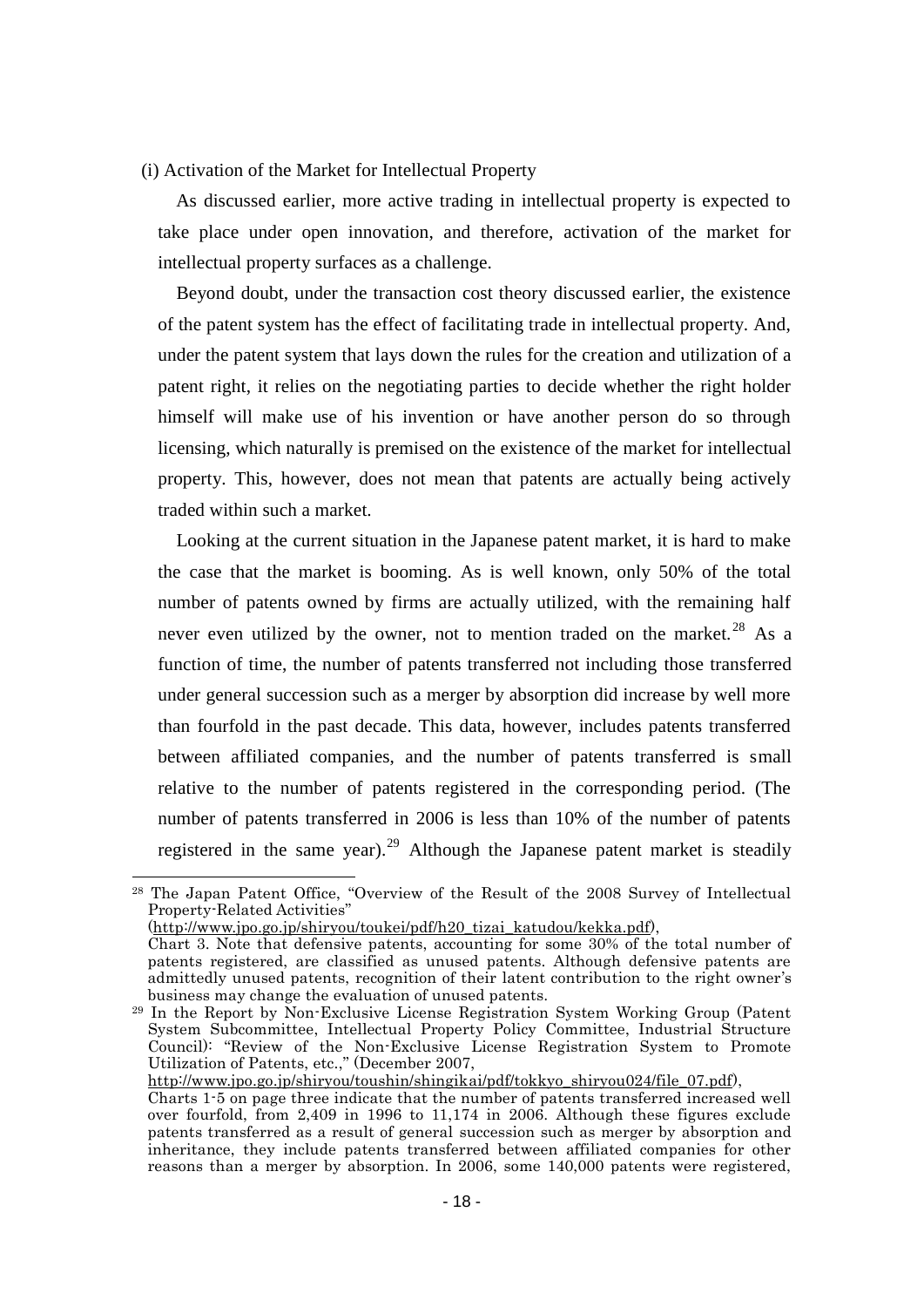growing, as it currently stands it remains admittedly small.

The current status of the patent market may be partly attributable to a lack of substantial need for right holders to have their patents transferred or licensed to the extent that many of them have a vertically integrated organization. If the present state of the patent market only reflects the traditional dominance of players with a vertically integrated organization, the spread of open innovation based on the premise of a non-vertically integrated organization will naturally increase the number of deals in the patent market. If this is the case, no further consideration would be required with respect to institutional and policy issues.

However, as mentioned earlier, firms proceeding with a deal to trade an invention often encounter difficulties in evaluating the value of the invention, and, in not a few cases, the terms and conditions of the transfer contract or license agreement are negotiated on a case-by-case basis. Such limited availability of information on a proposed deal and the considerable costs involved can constitute a constraining factor for the development of the market function.

As discussed earlier, Chesbrough is optimistic about the future growth of the patent market, and focuses attention on intermediate agents who specialize in intellectual property deals. Recalling the high rate of unused patents, an increase in the number of intermediate agents with professional expertise in evaluating the value of inventions would be a welcome development. At the same time, however, intermediate agents bear a resemblance to patent trolls, who will be discussed later, in the sense that an intermediate agent itself does not make use of a patented invention. There is concern that the increasing number of intermediate agents raises the possibility of the emergence of patent trolling.

Traditionally, there have been both optimism and pessimism about the efficiency of the patent market.<sup>30</sup> The well-known phrase the "tragedy of the anticommons"<sup>31</sup> highlights the skepticism that exists with regard to the market function. The

while the number of patents transferred in the same year was less than10% of this figure. In contrast, the corresponding ratio in the U.S. is approx. 25% (see Footnote 15). However, the difference in the basis of comparison between the U.S. and Japan should be noted.

<sup>30</sup> In this regard, see Ichiro Nakayama, ""Pro-Patent" and "The Tragedy of the Anticommons": The Significance, Effects and Challenges of "Pro-Patent" as Implied by Research on Patents and Innovation," Discussion Paper 02-J-019 published by the Research Institute of Economy, Trade & Industry (November 2002), pp. 33-37.

<sup>&</sup>lt;sup>31</sup> Michael A. Heller and Rebecca S. Eisenberg, *Can Patents Deter Innovation? The* Anticommons in Biomedical Research, 280 Science 698 (1998)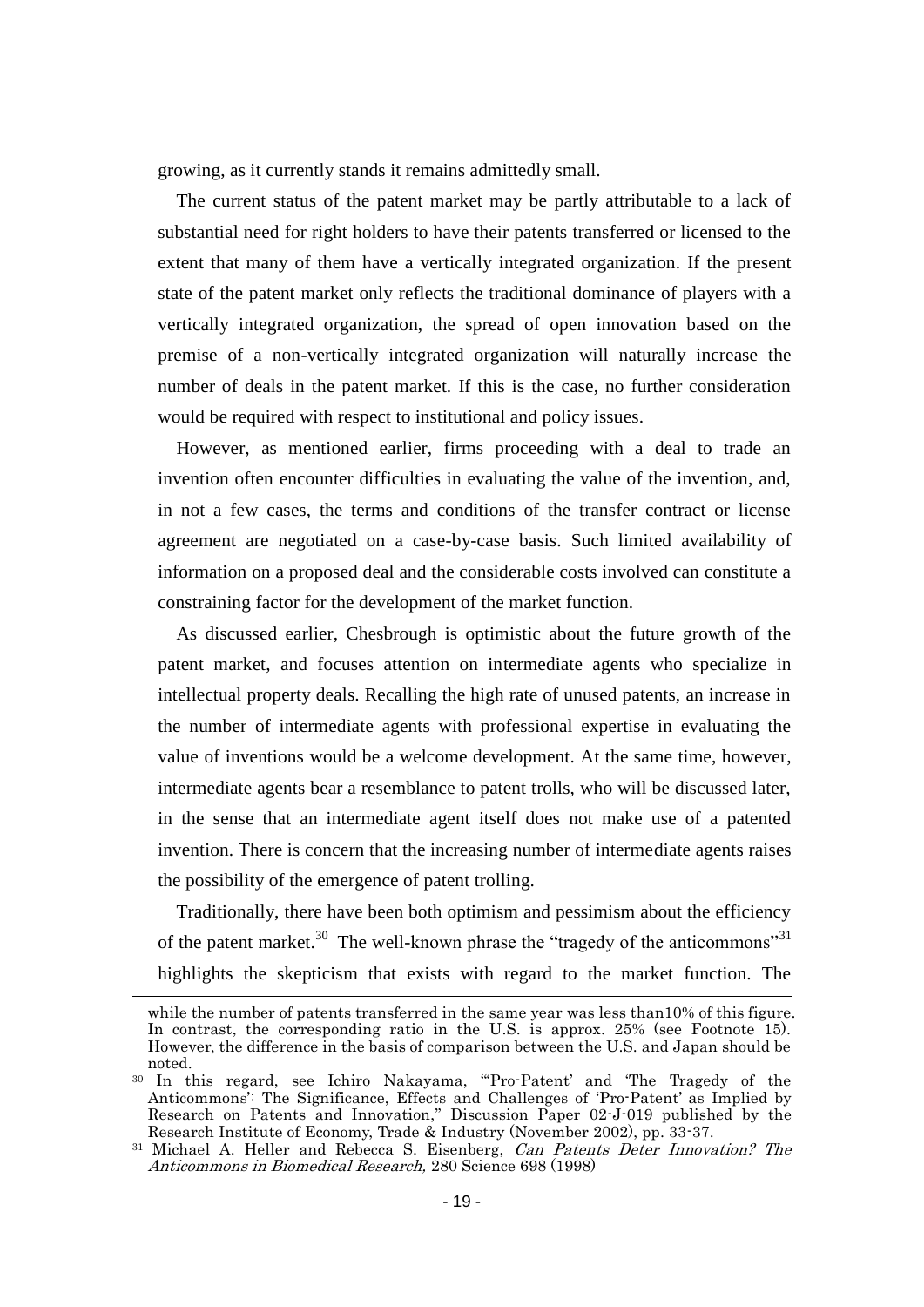reference is to the argument that a patent granted with respect to a basic invention made upstream in the biomedical field would deter product development from taking place downstream. At the same time, some people have expressed optimism, arguing that collective management of license and patent pools would allow the market itself to build a mechanism to facilitate intellectual property deals.<sup>32</sup> The division of opinion over this issue cut off the option of sitting back and waiting until the spread of innovation naturally results in active trading.

The government therefore conducted a review of the license registration system with respect to patents as measures to promote the utilization of patented inventions. More specifically, in the first place, the 2007 amendment to the law established a registration system for comprehensive license contracts. Under the amendment, any non-exclusive license granted under a "specified non-exclusive license contract" (defined in Article 2, paragraph 20 of the Act on Special Measures for Industrial Revitalization as a written contract between corporations under which one party grants a non-exclusive license to the other party, with at least a part of the intellectual property right under the license indentified by the patent number or the utility model number) is required to be registered and, if so registered (the term used in Article 58 and following of the same law is "specified non-exclusive license registration"), shall be deemed to become effective against a third party. This amendment reflected the consideration that, under a comprehensive license contract, the scope of a non-exclusive license was identified not by the patent number but by the product classification or the technical field, which made the old registration system based patent numbers hard to utilize.

In addition, the 2008 amendment established a license registration system with respect to pending patents and restricted the disclosure of part of the registry under the conventional registration system. The establishment of this license registration system was intended to take into consideration the actual situation where, in practical terms, a right to obtain a patent—as is the case of a pending patent—is often involved in a licensing contract, and to meet the growing needs among businesses for protection of that right through the introduction of a new registration

<sup>&</sup>lt;sup>32</sup> Robert P. Merges, *Institutions For Intellectual Property Transactions: The Case Of* Patent Pools, in EXPANDING THE BOUNDARIES OF INTELLECTUAL PROPERTY: INNOVATION POLICY FOR THE KNOWLEDGE SOCIETY, ed. by R. DREYFUSS, D. ZIMMERMAN, and H. FIRST. 123 (Oxford University Press 2001)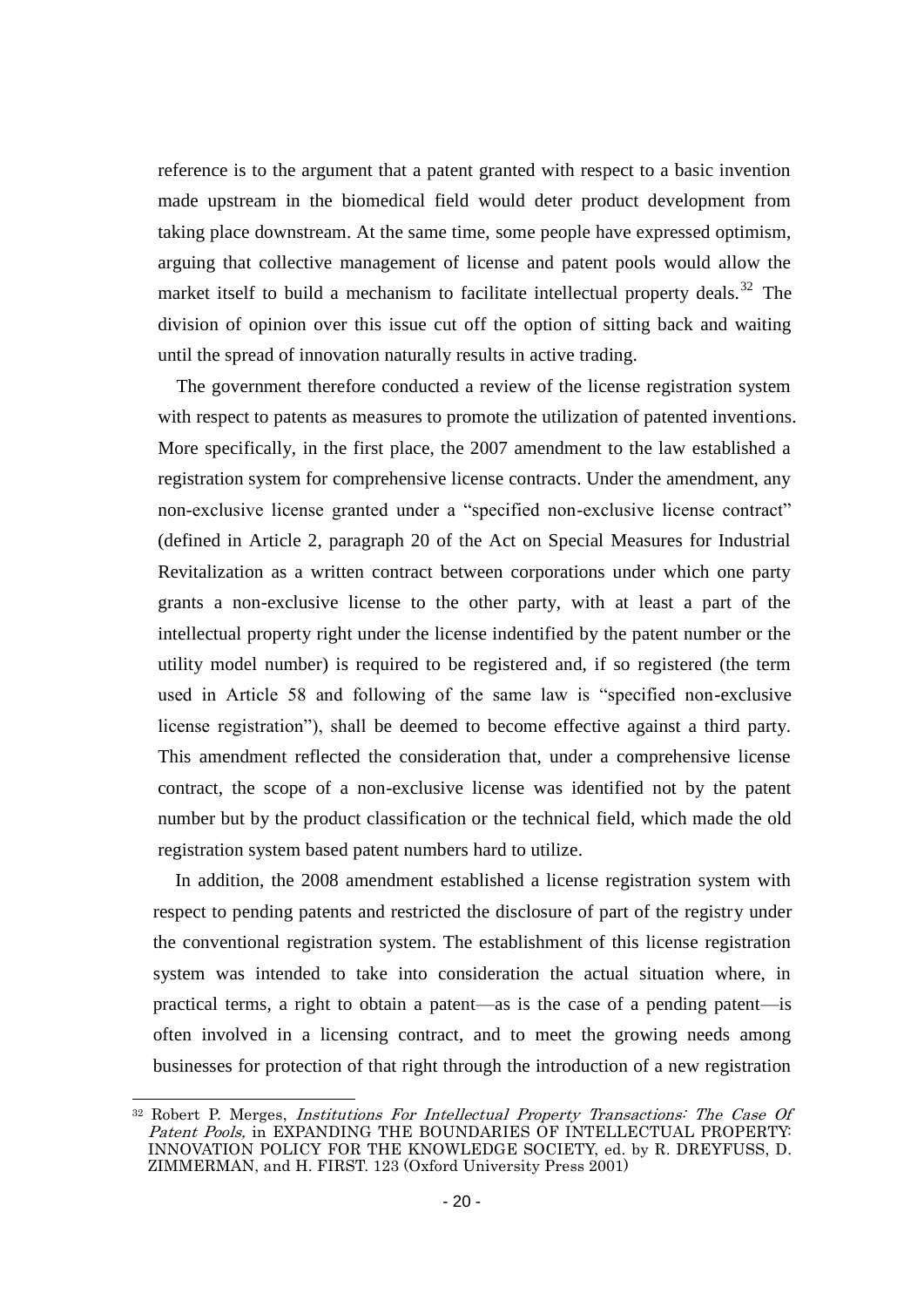system. The amendment added new provisions stipulating the need for a provisional non-exclusive license (Article 34.3 of the Patent Law), a provisional exclusive license (Article 34.2 of the Patent Law) and registration thereof (Articles 34.4 and 34.5 of the Patent Law). At the same time, the restriction of disclosure of registry was intended to promote the utilization of the registration system to meet the need for confidentiality of license contracts. Under the amendment, information such as the name of non-exclusive licensors and the scope of non-exclusive licenses was in principle prohibited from disclosure (Article 18 of the Patent Law Enforcement Order, except where an interested party's demand for disclosure is accepted; for this exception, see Article 19 of the same law).

Finally, the possibility of allowing an unregistered license to become effective against a third party is under consideration.<sup>33</sup> Admittedly, this institutional arrangement, by securing a certain level of stability, will help stimulate the trade in inventions.

Also under consideration is the licensing of right system.<sup>34</sup> It is understood that, under the licensing of right system, a patentee registers her willingness to license her patent on a voluntary basis, and, in return for this, is entitled to a reduction or exemption of the annual patent fee. This arrangement is also assumed to be intended to promote licensing by reducing transaction costs involved in concluding a license contract.

Be that as it may, it is uncertain whether or not these measures can solve major issues such as the difficulty in evaluating the value of an invention and high transaction costs.

In addition to the measures mentioned above, it is proposed to require disclosure of the terms and conditions of a transfer contract or license contract with respect to a patent as a strategy for reducing transaction costs.<sup>35</sup> The idea underlying this proposal is that the principle by which the disclosure of data on home sales greatly benefited the real estate market would hold true in the patent market. In anticipation of criticism of the proposal, some proponents argue that requiring every player in

1

<sup>33</sup> Patent System Workshop, "Organizing Issues over the Patent System" (December 2009, <http://www.jpo.go.jp/shiryou/toushin/kenkyukai/pdf/tokkyoseidokenkyu/houkokusyo.pdf> )  $34$  Patent System Workshop, supra note 33, at  $18-20$ 

<sup>&</sup>lt;sup>35</sup> Mark A. Lemley and Nathan Myhrvold, *How To Make A Patent Market*, Hofsa L. Rev. (2008)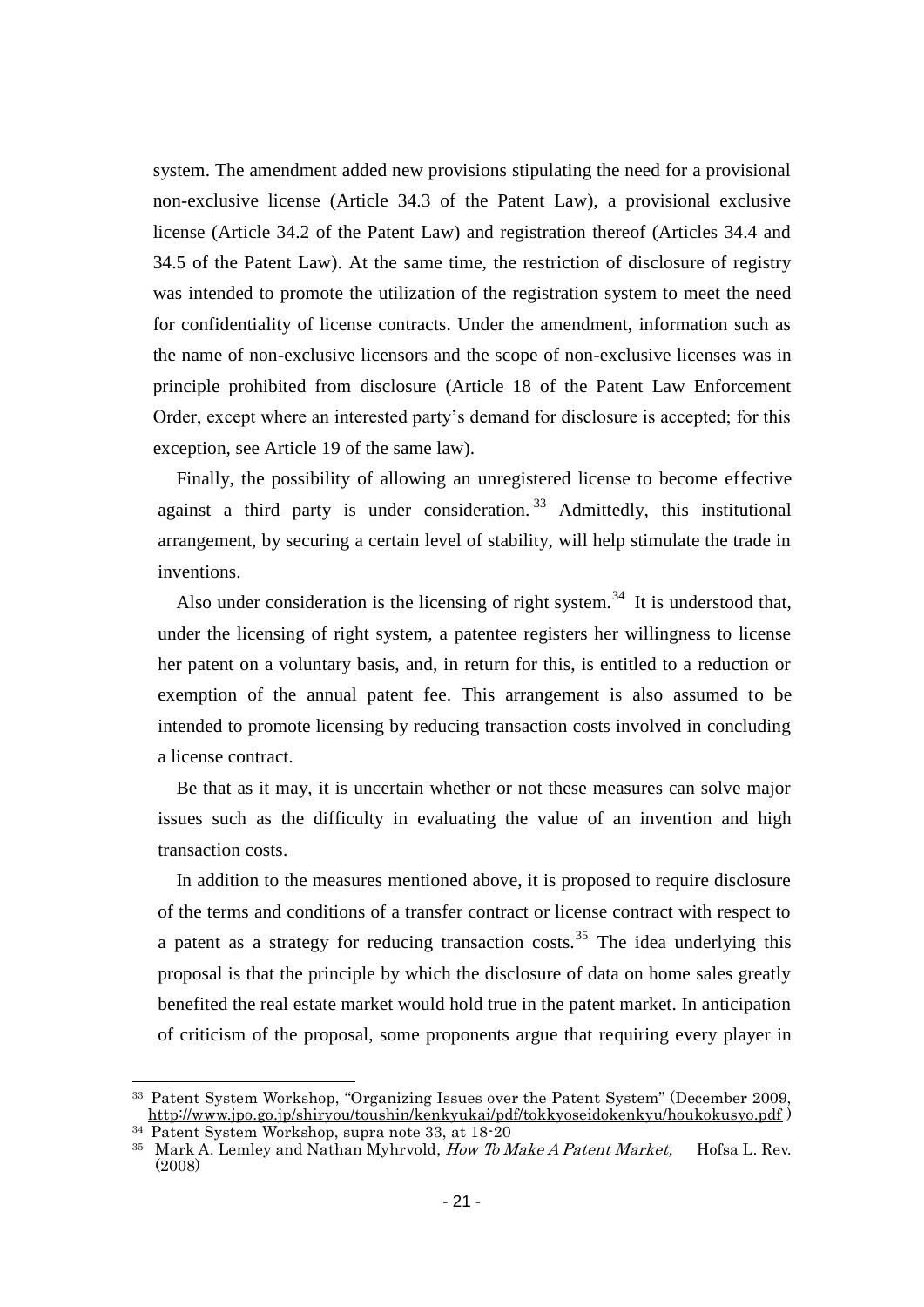the patent market to disclose such information would not put anyone at a competitive disadvantage. Apart from the question of feasibility, it is undoubtedly an interesting proposal.

#### (ii) Modality of Right to Injunctive Relief (Countermeasures against Patent Trolls)

Although not clearly defined, the term "patent trolling" is generally used to mean a party who, with no intent of making use of patented inventions, purchases patents from bankrupt companies, etc. and imposes outrageous licensing fees on companies who are making use of the patented invention(s) under the threat of a legal suit.<sup>36</sup> Normally, in cases where a patent dispute arises between parties utilizing a patented invention, they settle by entering into a cross license contract to prevent either party's business from being suspended by the virtue of the other party's patent right. If the right holder is a patent troll who does not actually run a business, however, it becomes impossible to enter a cross license contract between the parties concerned. This becomes an extremely powerful weapon for such a right holder and a significant threat to the party accused of infringement as the right holder has nothing to lose.

In the context of open innovation, Chesbrough recognizes patent trolls as a potential risk in the sense that activating the trade in inventions would raise concerns about their emergence. He suggests as a defense measure the forestalling of patent trolls by preemptive buying of patents.<sup>37</sup> In fact, according to news reports, large U.S. corporations have established an organization dedicated to buying patents as a form of self-defense.<sup>38</sup> In the U.S., a decision of the Supreme Court in  $2006^{39}$  held that, even if the infringement of a patent right is found by the

<sup>36</sup> Toshiko Takenaka, "VI Moves of Intellectual Property in the U.S. and Europe"; Tatsunori Shibuya, Toshiko Takenaka and Ryu Takabayashi, "I.P. Annual Report 2005," Separate Vol. NBL. No. 106 (Shoji-Homu, 2005), p. 171 and Note (6) on p. 172; Hiroki Kitamura and Takahiko Toyama, "The Trends in Amendment of the U.S. Patent Law," Patent Research No. 40, p. 48 and Note (12) on p. 57; "Research Report on Issues Concerning the Enforcement of Patent Rights in Japan, the U.S. and Korea" published by the Institute of Intellectual Property, (March 2008, [http://www.jpo.go.jp/shiryou/toushin/chousa/pdf/zaisanken/1912nitibei\\_all.pdf](http://www.jpo.go.jp/shiryou/toushin/chousa/pdf/zaisanken/1912nitibei_all.pdf) ),

pp. 121-122

<sup>&</sup>lt;sup>37</sup> CHESBROUGH, OPEN BUSINESS MODELS, supra note 4, at 99

<sup>&</sup>lt;sup>38</sup> According to the *Wall Street Journal*, June 30, 2008, "Tech Giants Join Together To Head Off Patent Suits," the newly established organization is named Allied Securities Trust and its members includes Verizon, Google, Cisco Systems, Ericsson, Hewlett-Packard, and others.

 $39$  eBay Inc. v. MercExhange, L.L.C., 126 S. Ct. 1837 (2006); Japanese-language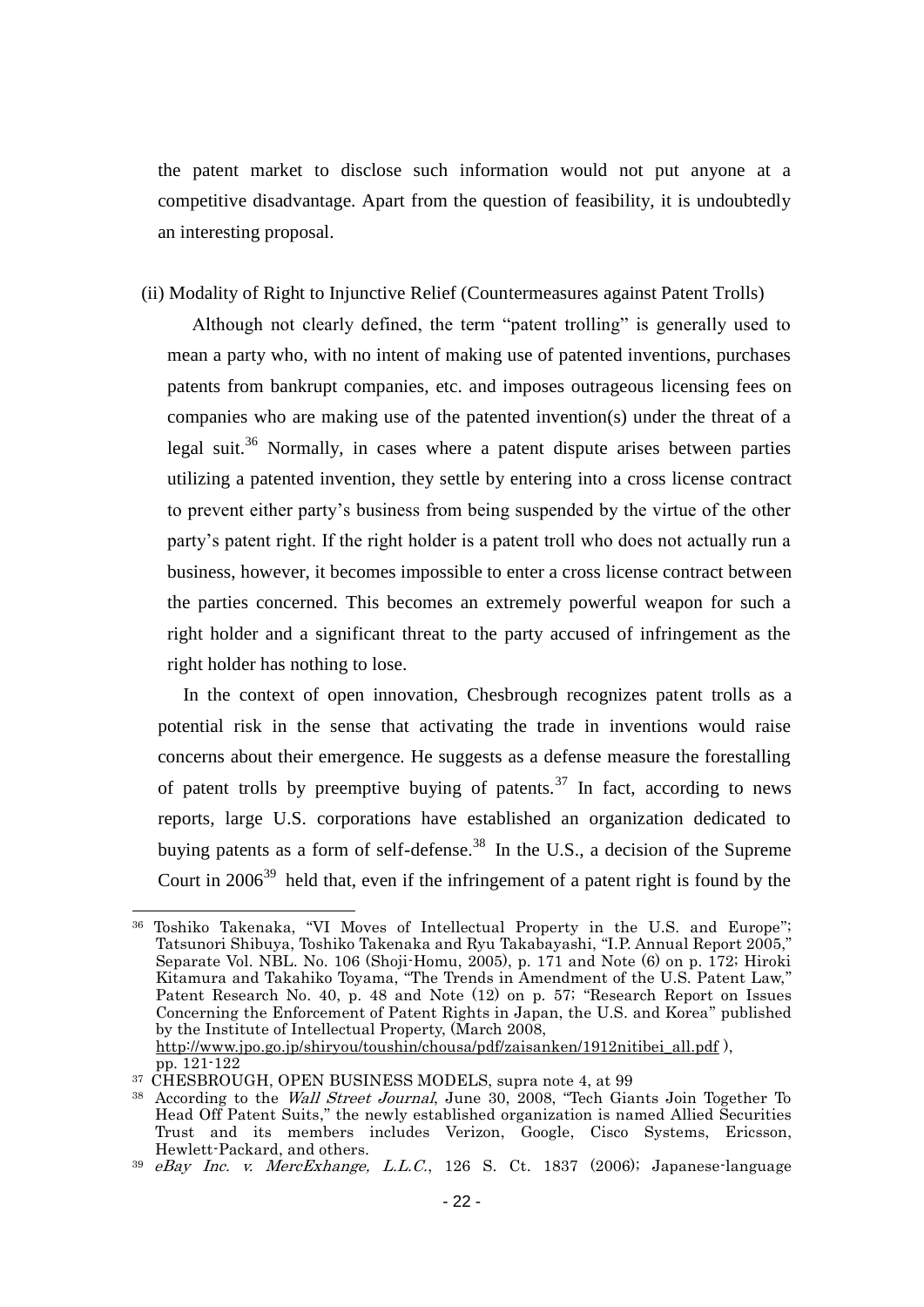court, it should not automatically grant an injunction but rather determine the appropriateness of doing so by examining certain criteria, thereby leaving the door open to impose restrictions on the granting of injunctions. This is one example of how, in the U.S., where the issue of patent trolls has come under close scrutiny, people appear to have started taking measures against them.

In contrast, in Japan, it still remains unclear whether the issue of patent trolls really exists or not, and the ongoing process of reviewing the patent system involves arguments for and against limiting the right to demand an injunction.<sup>40</sup>

Fundamentally speaking, the patent system does not directly require a patentee to make use of the patented invention.<sup>41</sup> Given this, it ought to have been anticipated that a patentee failing to make use of the patented invention can still have his patent right enforced. It is probably solely due to the dominance of players with vertically integrated organizations under the conventional patent system that people have not taken much notice of such issues as patent trolling. This may well suggest that the issue of patent trolls, though an old one, has only really surfaced as a problem as the number of players with non-vertically integrated organizations has increased

commentary on the eBay Case decision: Katsuya Tamai, "To What Extent a Patent Right is of the Nature of a Right: Discussions on Recent Precedents Concerning Injunction on the Grounds of Infringement of a Right under U.S. Patent Law," Patent Vol. 59 No. 9, (2006), pp. 45-64; Shigetoshi Matsumoto, "Comparative Study of the eBay Case Decision and the U.S. and Japanese Patent Laws: Relative Positional Relationship between a Right to Injunctive Relief and a Right to Compensation for Damage, Intellectual Property Management Vol. 57 No. 2 (2007), pp. 183-194; Akira Shimao and Noriko Nihei, "Requirements for Granting an Injunction on the Grounds of Infringement of a Patent: The Full Text of and Commentary on the *eBay Inc. v.* MercExhange, L.L.C., 126 S. Ct. 1837 (Decision of the U.S. Supreme Court of May 15, 2006)," Intellectual Property Research Forum No. 69 (2007), pp. 41-50, et. al

<sup>40</sup> Patent System Workshop, supra note 33, at 58-64

<sup>&</sup>lt;sup>41</sup> A patentee's failure to make use of the patented invention can put someone else at disadvantage. A typical example is a compulsory license in the case of a patentee's failure to make use of the patented invention (Article 83 of the Patent Law). In addition, the prevailing opinion regarding Article 102, paragraph 2 of the Patent Law, which stipulates that the amount of profits earned by the infringer shall be presumed to be the amount of damage sustained by the patentee or exclusive licensee is that this provision is not applicable to a patentee who fails to make use of the patented invention. (See Nakayama, supra note 2, at 34; Nobuhiro Nakayama, "Annotated Patent Law," 3rd edition, Vol. I, [Seirin-Shoin, 2000], pp. 1017-1023 [Reiko Aoyagi]; Ryu Takabayashi, "Standard Patent Law," 3rd edition [Yuhikaku Publishing, 2008], p, 259.) It is also understood that a patentee, shall at the very least have been selling products that compete with the infringing product to justify application of Article 102, paragraph 1 of the Patent Law. (It is a matter of controversy whether the product manufactured by the patentee should be an embodiment of the patented invention; see Nakayama, supra, at 1002-1004; Takabayashi, supra, at 257-258.) On the grounds of the foregoing, it may be safely said that the Patent Law indirectly encourages a patentee to make use of the patented invention.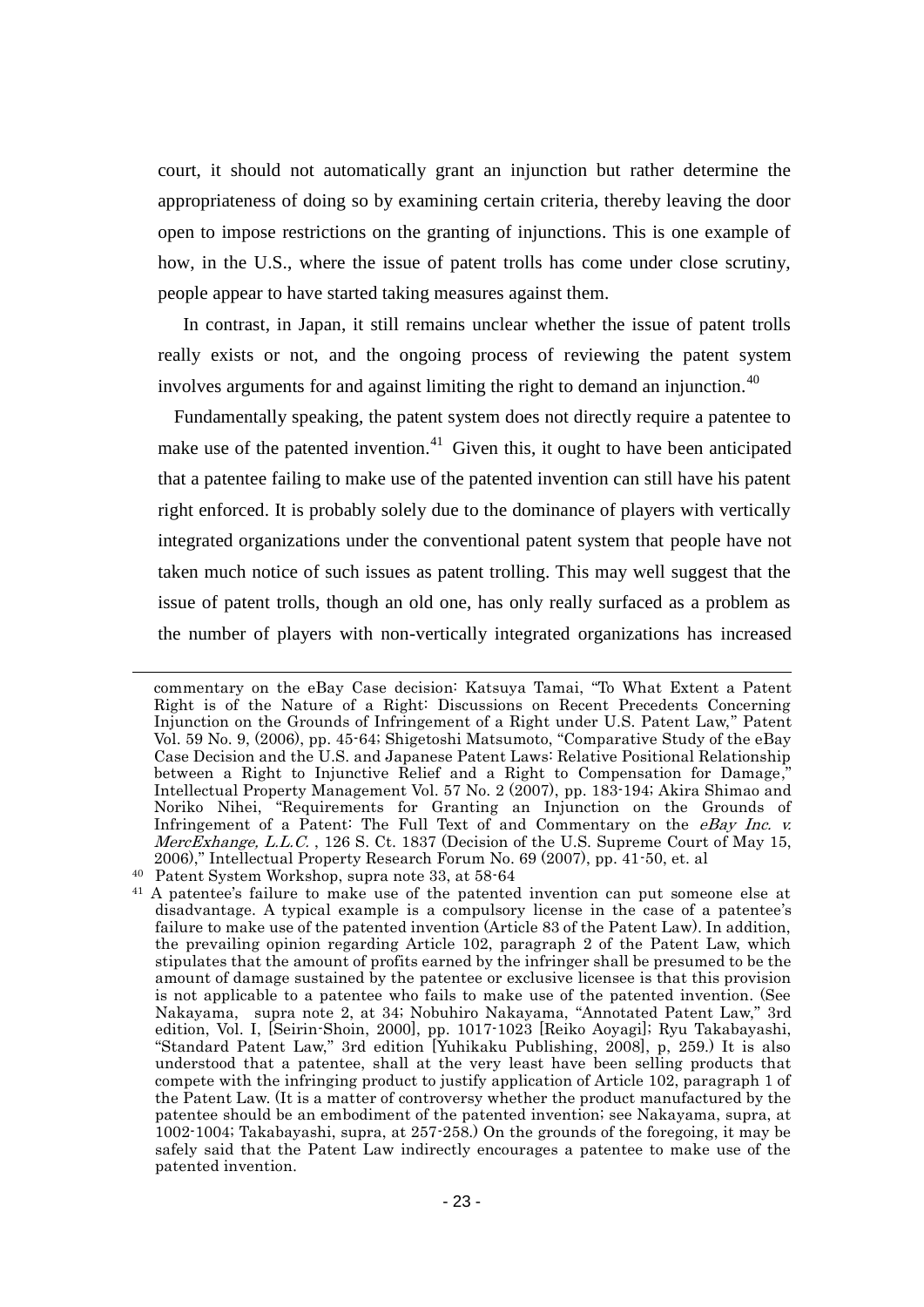under open innovation.

It was stated earlier that if a business model in which a right holder does not use his own invention exclusively prevails then the necessity or validity of granting an exclusive right for intellectual creations may be challenged. At the moment, however, a business model in which a right holder does not exclusively use his invention does not yet prevail. The transaction cost theory suggests that the creation of an exclusive property right would also have a promotional effect on the trading in inventions under open innovation. Consequently, it would not be necessary, at this time, to walk away from the principles underlying the patent protection framework based on the idea of exclusive rights or the right to injunctive relief. Given that it is unnecessary to regard the exclusive-right or injunctive-relief framework of intellectual property protection as an absolute essential,  $42$  however, it is suggested that the focus of discussion should be shifted from whether to limit the right to injunctive relief to in what circumstances such right should be limited, whether such question should be clarified beforehand as legislation or be decided upon by the courts on a case-by-case basis,  $43$  and what would be the appropriate amount of compensation for damages in cases where the right to injunctive relief is limited.

(iii) Licensing with regard to Jointly Owned Patents

-

Awareness of the need to design neutral industrial arrangements with respect to the specific form of an invention directs our attention to an issue concerning jointly owned patent licensing, which requires each of the joint owners to obtain the consent of the other joint owners.

It is expected that the spread of open innovation, with its emphasis on the integration of internal and external knowledge, will naturally result in an increase in the number of jointly owned patents. The Japanese Patent Law stipulates in Article 73, paragraph 2 that where a patent right is jointly owned, unless otherwise agreed upon by contract, each of the joint owners may practice the patented invention without the consent of the other joint owners. At the same time, the law stipulates in paragraph 3 of the same Article that where a patent right is jointly owned, no joint owner may grant an exclusive license with regard to the patent right to any third party without the consent of all other joint owners. This rule works out to the advantage of a right owner with a vertically integrated

<sup>42</sup> Nobuhiro Nakayama, "Multimedia and Copyright" (Iwanami-Shoten, 1996), p. 300; Shigetoshi Matsumoto, "The True Nature of a Patent Right and Its Limits" (Yuhikaku Publishing, 2005), p. 141

<sup>43</sup> Or falling somewhere in between, a framework similar to government use (28 U.S.C. §1498) in the U.S., for example, is possible in which the government gives an "authorization or approval" to limit the right to injunctive relief on a case-by-case basis while the court decides on compensation for damages. Ichiro Nakayama, "Some Observations about the Balance between Protection and Use of and Exclusivity of a Patent Right"; "Intellectual Property Policy and Management," authored and edited by Koichi Sumikura (Hakuto-Shobo Publishing, 2008), p. 211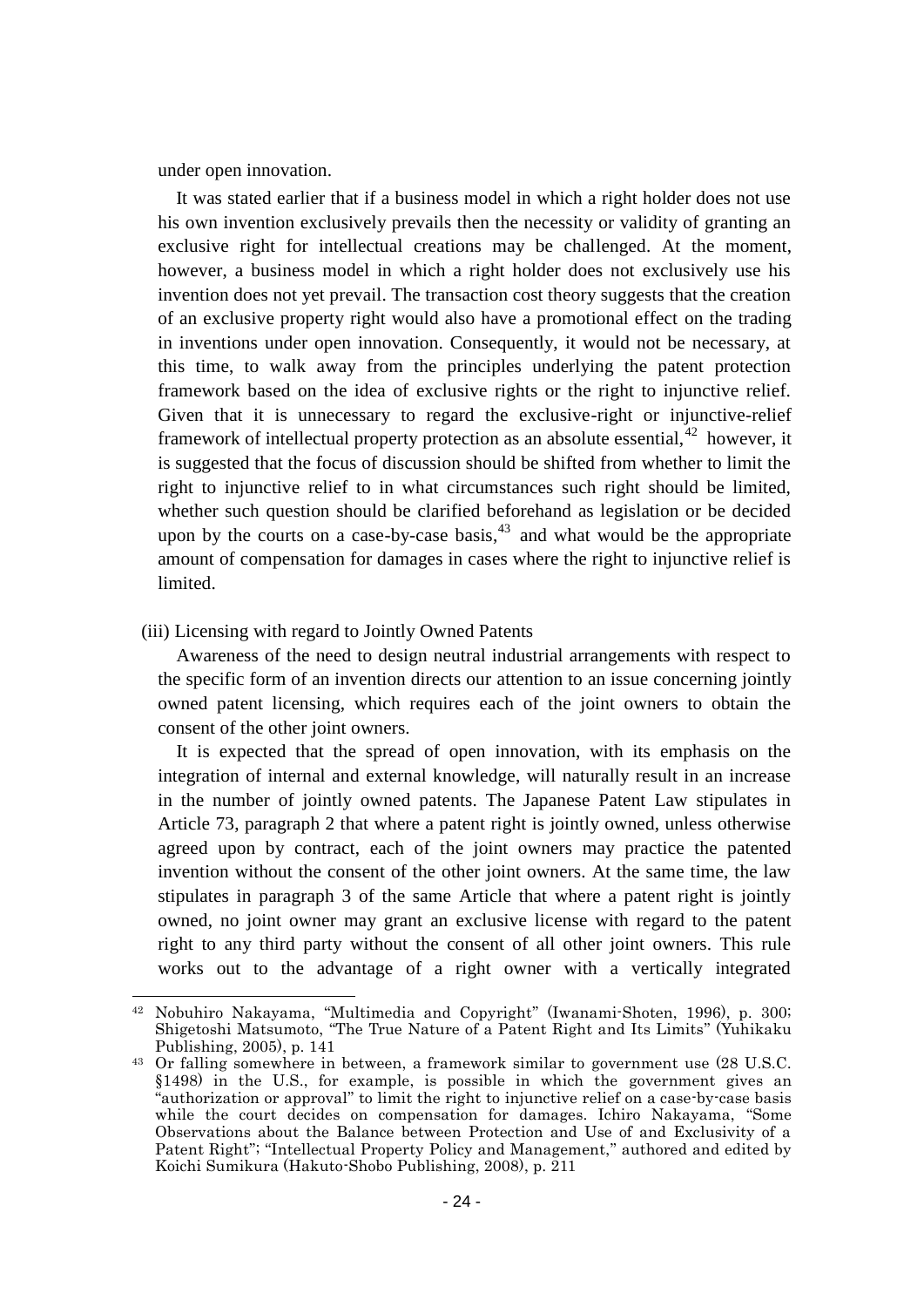organization because under this rule, such a right owner can secure freedom to make use of the patented invention while denying other joint owners the ability to grant an exclusive license to a third party. Conversely, if any of the joint owners wishes to let a third party utilize the patented invention under the concept of open innovation, there is a likelihood that the other joint owners will withhold their consent. (The likelihood would increase if the other joint owners have a vertically integrated organization.) Given the default rule set forth in Article 73, however, special arrangements can be made to restrict each of the joint owners from making use of the patented invention or to allow the freedom to grant an exclusive license to a third party. Considering the transaction costs involved in venturing to make such special arrangements, however, the default rule under Article 73 of the Patent Law has too significant an impact to be set aside. Under the transaction cost theory discussed earlier, obedience to the default rule under the Patent Law would reduce transaction costs, and therefore, it would have a decisive influence on the success or failure of future transactions, which would in turn influence thinking on what the default rule should be. In that sense, the existing law is advantageous to closed innovation over open innovation.

The purpose of the existing provision of Article 73 has been explained as follows: A patented invention is a physically unseizable entity and making use of a patented invention by any of the joint owners would not hinder the use of other joint owners. Therefore, each of the joint owners may freely make use of the patented invention in principle; at the same time, the infringement by any third party would have a significant economic impact on each of the joint owners who are making use of the patented invention, and therefore, it is necessary to prevent this from occurring without the knowledge of the joint owners.<sup>44</sup> It is, however, still open to debate as to what extent the joint owners' expectation of their ability to make use of a patented invention will remain unchanged when a third party's involvement is legally protectable. Whether under closed innovation or open innovation, it may be worthwhile considering the modality of Article 73 of the Patent Law from the perspective of designing more neutral industrial arrangements.<sup>45</sup>

1

<sup>44</sup> Nakayama, supra note 2, at 301-302; Takabayashi, supra note 41, at 108

<sup>45</sup> Ichiro Nakayama, "An inquiry into the legal requirement that, where a patent right is jointly owned, no joint owner may grant an exclusive license with respect to the patented invention without the consent of all other joint owners: From the perspective of design of neutral institutional arrangements with respect to specific forms of invention," AIPPI Vol. 47, No. 2 (2002), p. 82. This paper argues that a joint owner "s ability to make use of a patented invention can vary as a result of general succession or self-exploitation through their subcontractors and therefore that other joint owners" expectation of such ability may not be perfectly protectable. It goes on to suggest that Article 37 be reviewed in light of changes in industrial organization such as the progress of horizontal division of labor and a Japan-U.S. comparison thereof.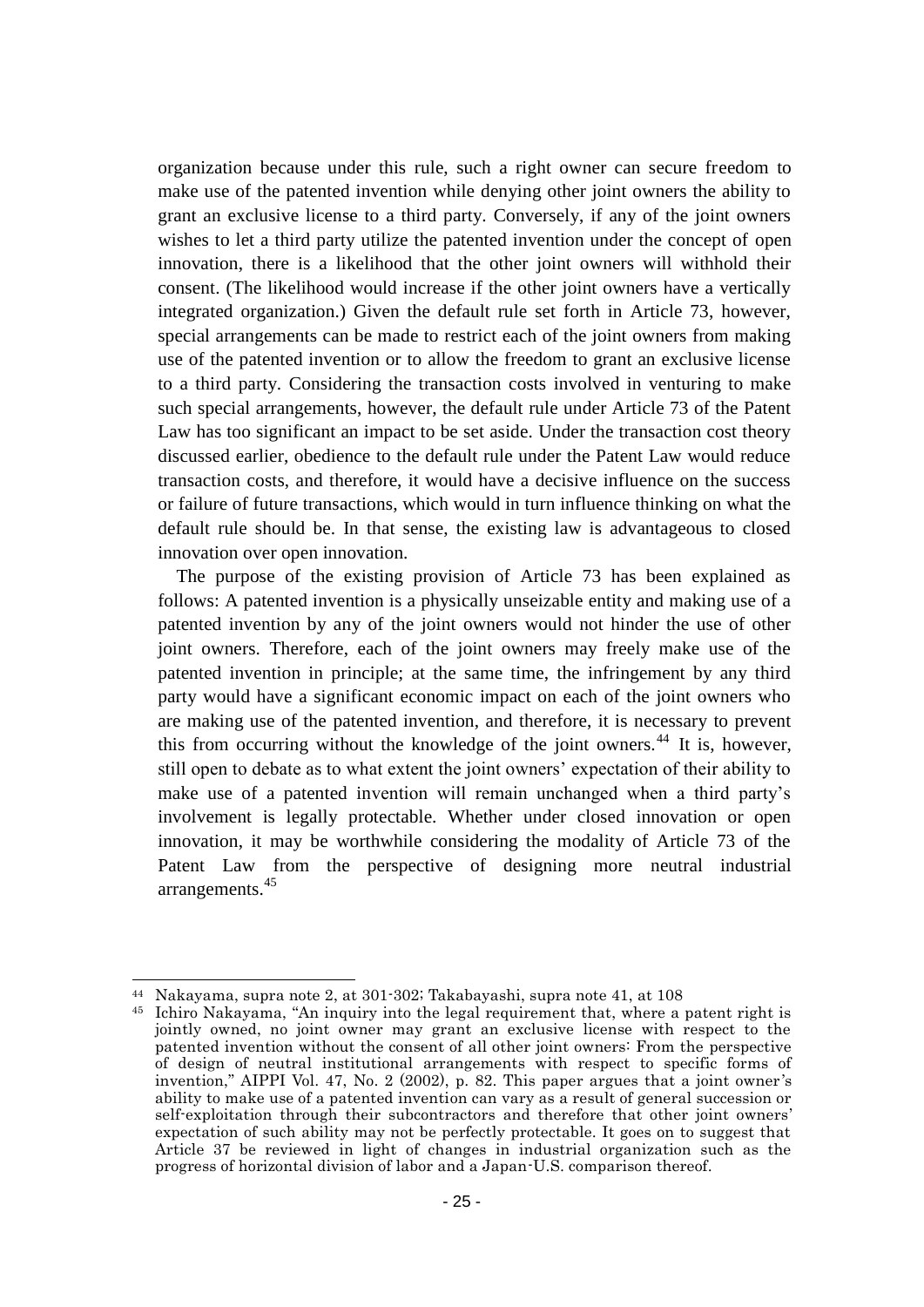(iv) Patent Registration and Licensing with regard to Inventions Created at Universities

Although not directly related to the issue under paragraph (1) of this Section, further reference should be made to patent registration and licensing with respect to inventions created at universities. This is prompted by the recent trend of universities pursuing patent registration and licensing with respect to inventions created through joint efforts by the government and others. On the surface this appears to be consistent with the concept of open innovation, but this has not always been the case.

As may be guessed by the fact that the purpose of open innovation is to utilize external knowledge, Chesbrough takes a positive view of the promotion of industry-university cooperation, but he takes a negative view of the pursuit by universities under the Bayh-Dole Act of patents with respect to inventions created as a result of such cooperation. Chesbrough says that kernels for next-generation technologies should be disseminated widely and rapidly and that the possibility exists that a university's pursuit of patents and licensing agreements with respect to the results of basic research may hinder the dissemination of useful knowledge. <sup>46</sup> In the real world, the evidence is beginning to support this concern.<sup>47</sup> Explaining the possible threats to the intellectual property system, he says that without proper management of the system universities can claim large amounts of compensation for alleged infringements with respect to their intellectual property, noting that in fact many universities are actually receiving patent royalties.<sup>48</sup>

Following on the heels of the Bayh-Dole Act in the U.S., both the government and individuals in Japan have been making efforts to introduce a scheme for technology transfer in which universities can obtain patent rights and grant exclusive licenses to external parties for their inventions. This scheme appears to be fraught with a variety of problems.<sup>49</sup>

(v) Justifications for the Existence of the Intellectual Property System

Finally, the author would like to bring the reader's attention to the implications of open innovation with respect to justifications for the existence of the intellectual property system.

<sup>46</sup> CHESBROUGH, OPEN INNOVATION, supra note 4, at 193

<sup>47</sup> CHESBROUGH et al., OPEN INNOVATION, supra note 4, at 134-160, which, however, indicates that some companies with a successful industry-university cooperative structure established have caused no delay in knowledge utilization.

<sup>48</sup> CHESBROUGH, OPEN BUSINESS MODELS, supra note 4, at 18

<sup>49</sup> For problems involving university patents, see Ichiro Nakayama, "Significance of and Review of University Patent and Research Commons" as included in "Analyses of Managerial and Economic Implications of Patents," edited by the Institute of Intellectual Property (Yushodo, 2007), p. 301.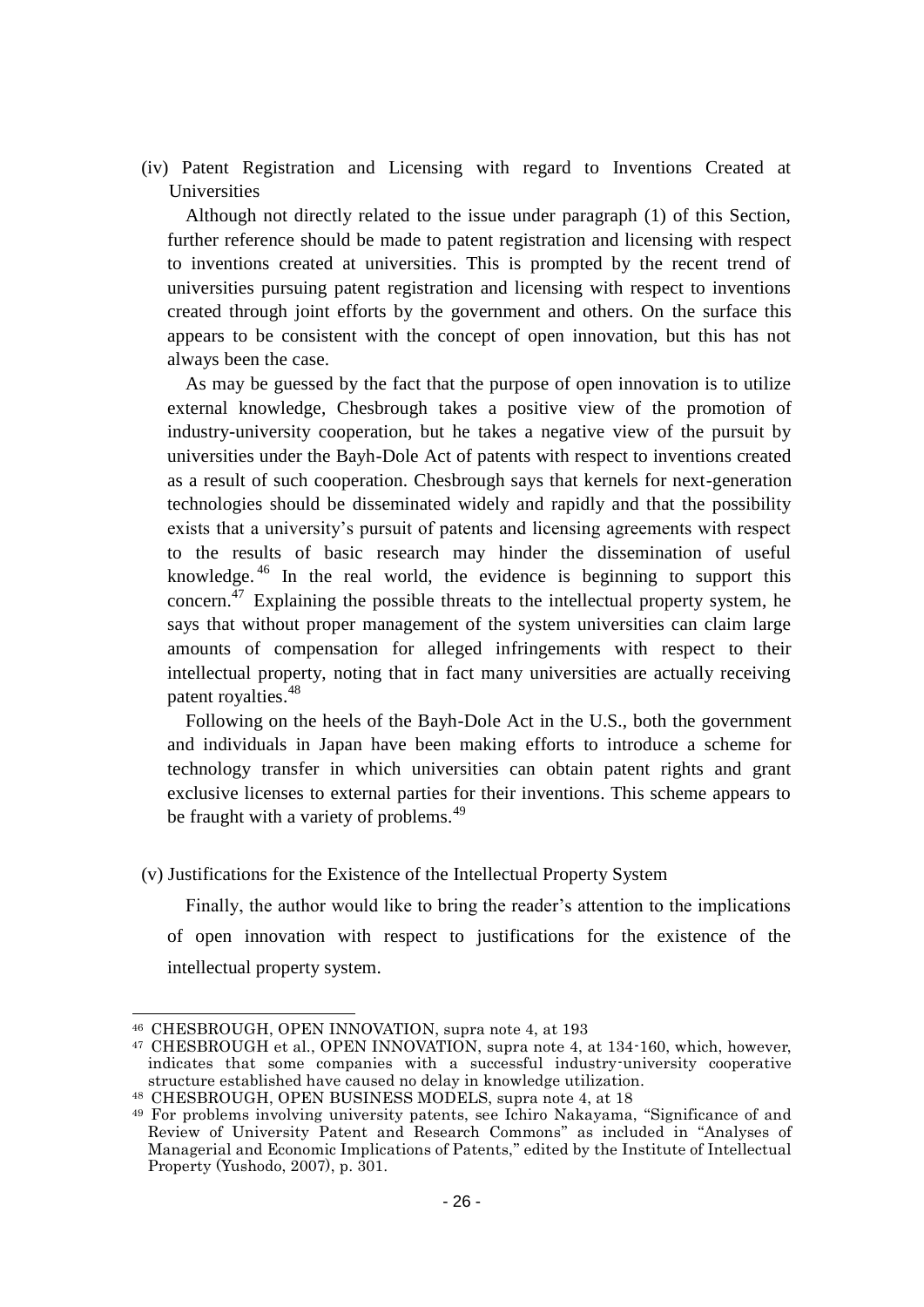Under the concept of open innovation, a firm's effort to open a patent to a third party or, for example, an open source software community without charge is accounted for as a strategic move that will help reinforce another aspect of the firm's business. Such account, however, is only applicable to an analysis of what motivates a firm to open a patent, but not to an analysis of what motivates a software engineer to develop open source software.

So why does a software engineer take part in the development of open source software in full knowledge of the likelihood that the software she is creating will be subject to reproduction without constraint? One explanation frequently offered is that the software developer, driven by a desire for reputation, cares more about receiving credit as the creator of the software than she does about subsequent reproduction and/or modification of the software she created.<sup>50</sup>

In addition, confirming the impact of a good reputation, some people attribute the motivation of software developers to a combination of "career incentive," or the desire to enhance future career opportunities (both in terms of employment and fund-raising) based on the strength of a good reputation, and "self-satisfaction incentive," in other words, seeking increased visibility in the organizational unit to which she belongs, with both incentives collectively referred to as a "signaling incentive."<sup>51</sup>

Others have argued that as long as the individual tasks involved in software development are divided into small modules, the motivation of a single software developer does not matter.<sup>52</sup> According to this view, it is important to match tasks that require creativity and skill with individuals who possess those qualities. However, it is the relevant individual himself who best knows his own skill, and when tasks are assigned by others within an organization there is an inevitable mismatch between the individual's capability and the skills required for the task. In the marketplace, the concept of individual creativity is incompatible with the formulaic style of business transactions, and trying to specify requirements for the

1

<sup>50</sup> Eric Steven Raymond, "Homesteading the Noosphere" as translated into Japanese by Hiroo Yamagata and included in "The Cathedral and the Bazaar" (Kobosha, 1999), p. 84. (The original text, E. S. Raymond, "Homesteading the Noosphere" is available at [http://www.catb.org/~esr/writings/homesteading/.](http://www.catb.org/~esr/writings/homesteading/))

<sup>&</sup>lt;sup>51</sup> J. Lerner and J. Tirole, *Some Simple Economics of Open Source*, 50 J. Indus. Econ. 197, 212-223 (2002)

 $52$  Yochai Benkler, *Coase's Penguin, or Linux and The Nature of the Firm*, 112 Yale L. J. 369 (2002)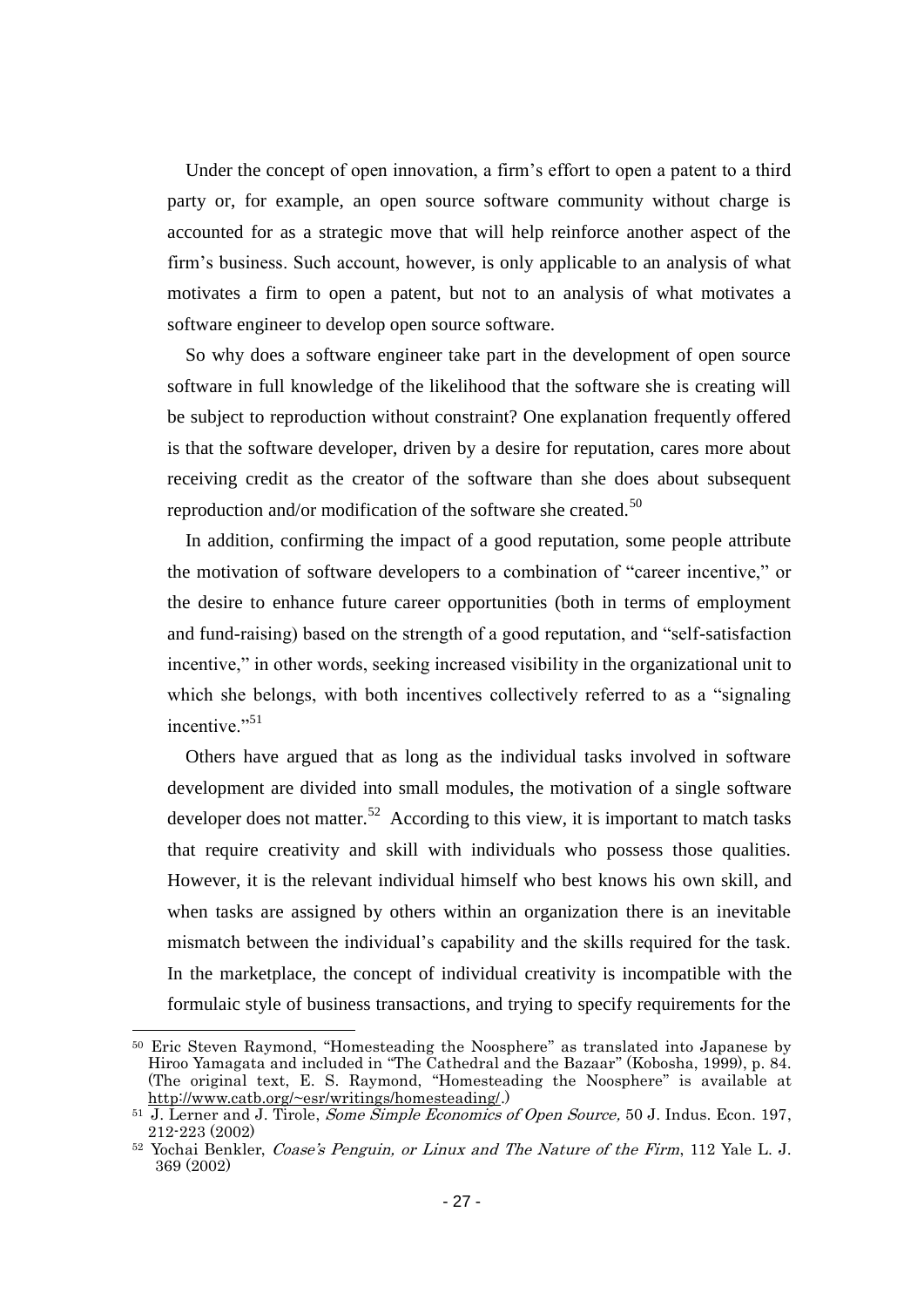purpose of drawing up a contract involves difficulties and high costs. In an important contrast, open source software is written under a scheme in which a pool of software developers is created from a large network of individuals so that the most appropriate person for a job can voluntarily identify himself as a candidate to perform the task as divided into a small module. This scheme is known as the "peer production system."

As the above shows, there are a variety of different opinions about the adequacy of incentive with regard to open source software. Whatever the case may be, this issue appears to need an explanation based on some theory other than the theory of incentive for creation.

The purpose of open innovation is not only value creation but value capture, and "pubic opening" is regarded as a way of pursuing profit. This perspective excludes a software developer's motivation to develop open source software from analysis. However, these issues encountered under open innovation appear to raise an interesting question about what theoretical framework could justify the existence of the intellectual property system if not the theory of incentive for creation and the theory of compensation for public opening.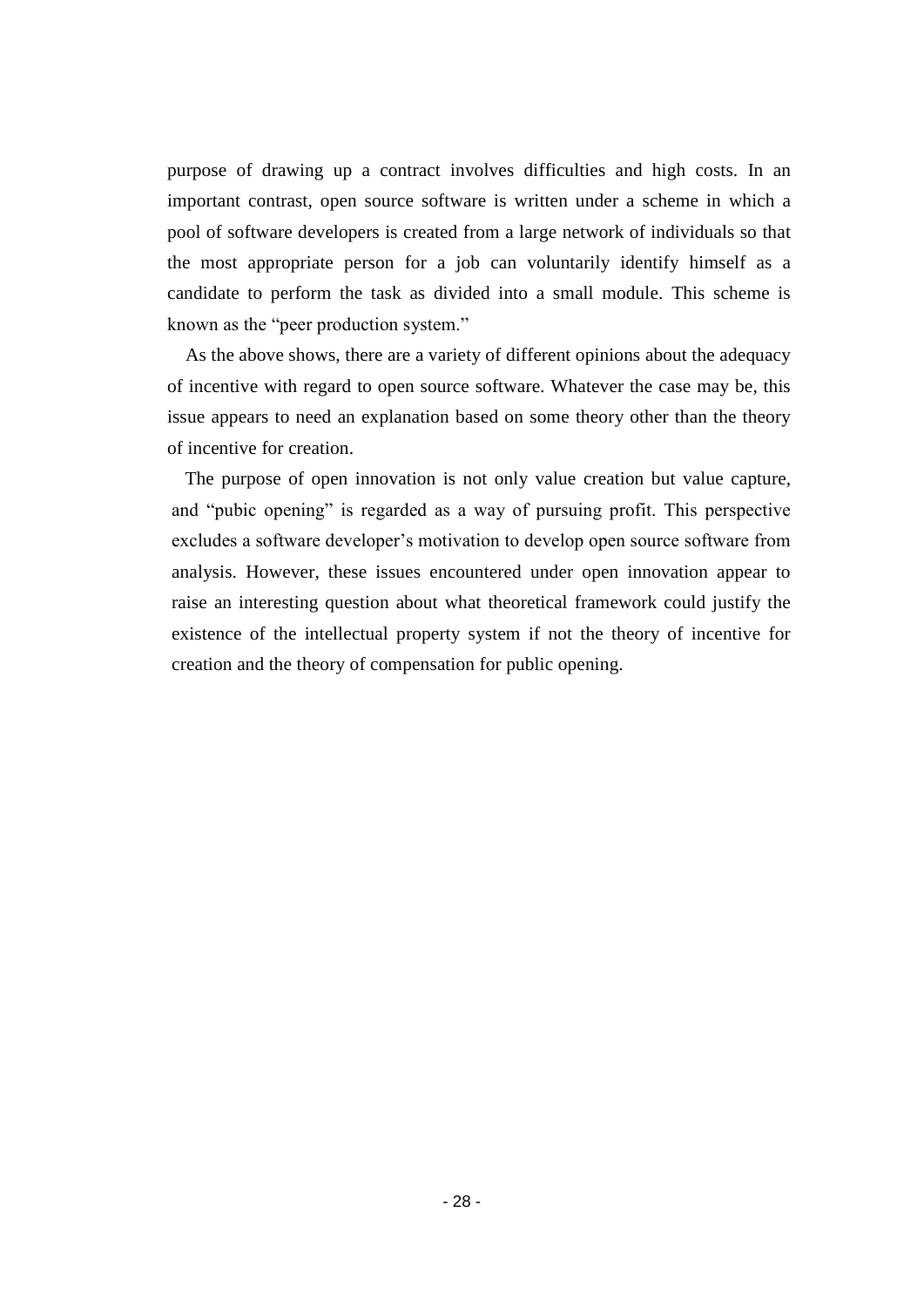#### **5. Conclusion**

1

In this paper, the author has discussed the concept of open innovation in a systematic manner and examined the relationship between open innovation and the intellectual property system, particularly the patent system. This was followed by a consideration of the implications of open innovation for the intellectual property system, particularly the patent system.

As observers have occasionally suggested, the vertically integrated closed innovation model has exposed its own limits. The significance of open innovation lies in its setting out a new model in which, based on the premise of a non-vertically integrated model, equal importance is attached to external knowledge and internal knowledge and efforts are made to create and capture value by a combined use of the two, together with other resources. Open innovation is also characterized by its emphasis on the need for intellectual property management to play an active role in the context of innovation strategy.

In terms of its relationship with the patent system, open innovation is a business model that provides a new way for firms to use the patent system as a means of pursuing profit, while neither denying the existence of nor eliminating the need for the patent system in any sense. In the first place, the term "public opening" has a strategic and equivocal meaning, which implies that open innovation prompts users of the patent system to further improve their patent management. So, basically, open innovation sends a message specifically to users of the patent system.

Since the enforcement of the Intellectual Property Basic Act of 2003, the government has taken various institutional and policy measures aimed at the realization of "a nation built on intellectual property." In this regard, some observers expressed the view that the "success or failure of a series of measures called Intellectual Property Reform solely depends on whether these measures can accommodate the trend within society, particularly industrial society, toward informatization, rather than on legislation."<sup>53</sup> From this viewpoint, open innovation prompting firms to manage their patents in a strategic manner represents an important issue as far as the trend toward informatization in industrial society is

<sup>53</sup> Nobuhhiro Nakayama, "Retrospection of Research on Laws on Intellectual Property and Future Issues," NBL No. 877 (2008), p. 5